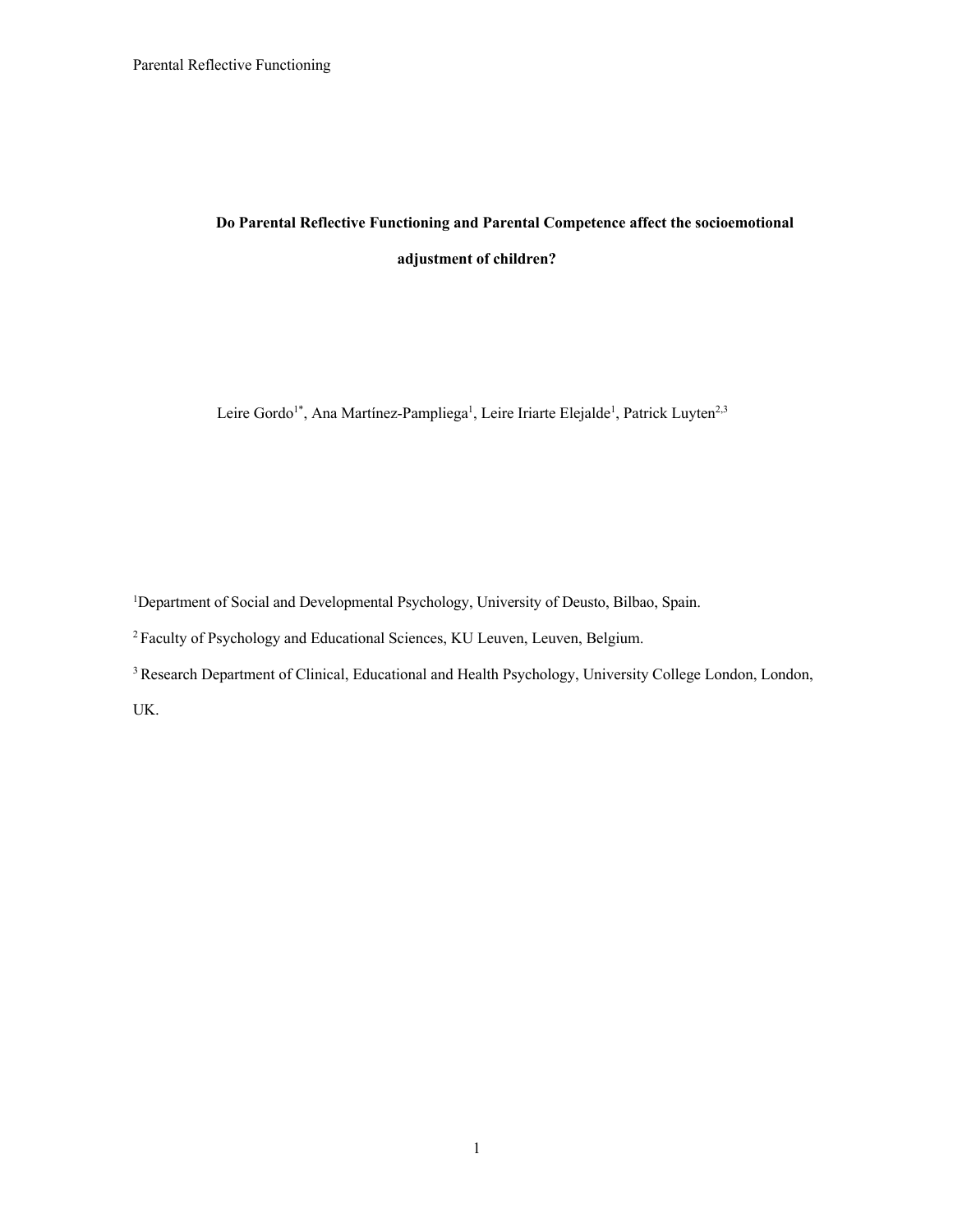#### **Abstract**

Parental reflective functioning refers to the parents' ability to reflect on their children's mental states, and is increasingly considered to be a key feature of competent parenting. However, to date, no study has empirically investigated this assumption. The main objective of the present study was therefore to investigate the mediating role of parental competence in the relationship between parental reflective functioning and children's socioemotional adjustment. We also investigated whether these relationships were similar for mothers and fathers. The study was carried out in a sample of 433 mothers and 113 fathers of infants aged from 2 to 36 months. Participants had to complete the Spanish version of the Perceived Parental Competence Scale, the Parental Reflective Functioning Questionnaire and the Ages & Stages Questionnaire. Results showed, as expected, that parental competence mediated the association between parental reflective functioning and infants' emotional adjustment. Multigroup analysis supported the invariance of the structural model across mothers and fathers. The implications of these results for pediatric and primary care are discussed.

**Keywords:** Parental reflective functioning, parental competence, socioemotional adjustment, fathers, mothers.

### **Highlights**

- We investigated the role of Parental Reflective Functioning (PRF) and parental competence in children´s socioemotional adjustment.
- Results indicate that parental competence mediated the association between PRF and infants' socioemotional adjustment in both mothers and fathers.
- These results provide further evidence for the importance of PRF for children's early socioemotional adjustment.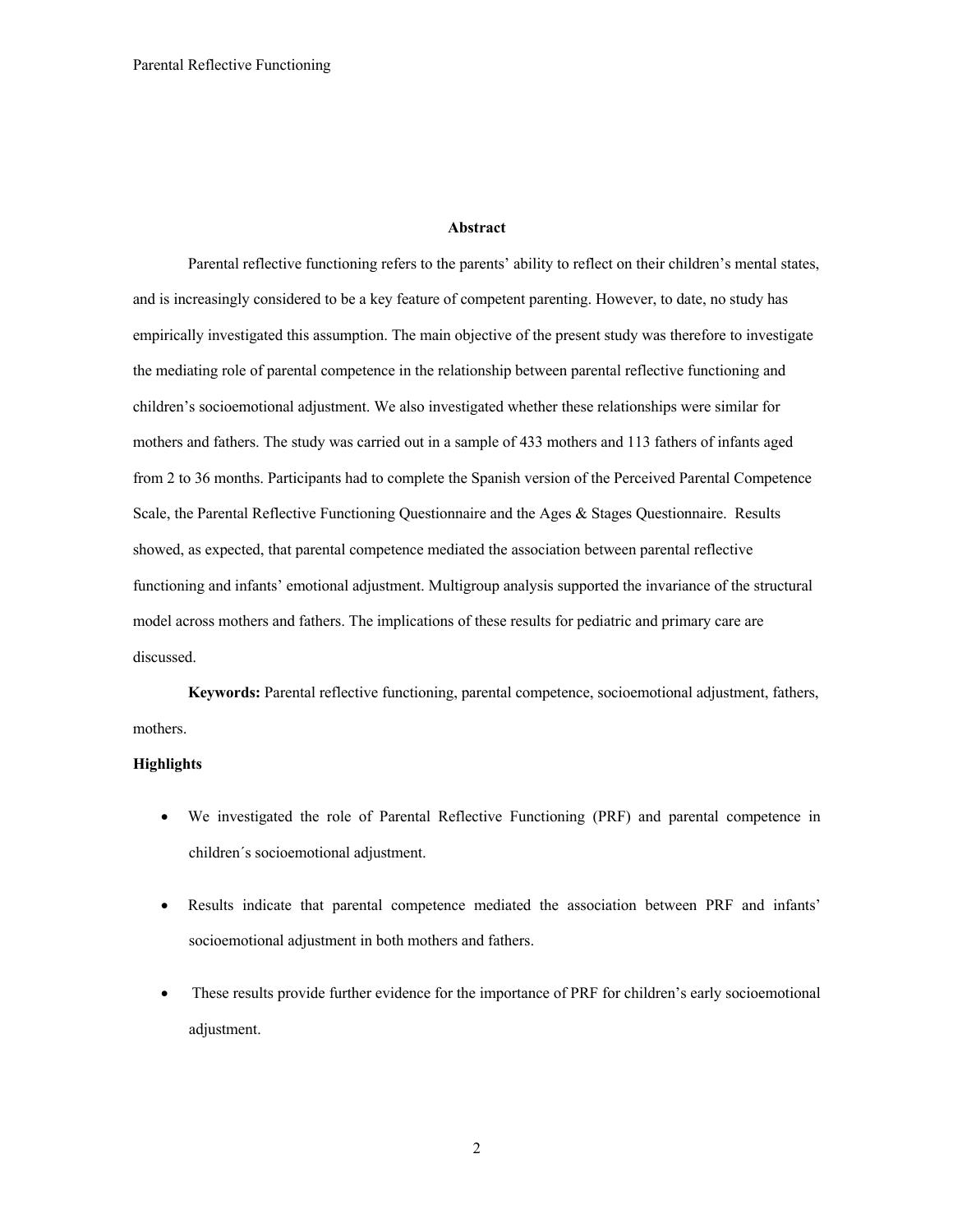### **Introduction**

Mentalizing, or reflective functioning, refers to the ability to think about one's own mental states and those of others, and to recognize how these mental states can affect behavior (Fonagy et al., 1991, 2002).

Parental reflective functioning (PRF) is defined as the ability of parents to "keep their child in mind", that is, to recognize their children's mental states and to explain and give meaning to their behavior in terms of thoughts, desires, and expectations. This capacity allows parents to reflect upon not only their own internal mental experiences, but also those of the child (Author Blinded, 2017a; Author Blinded, 2017b; Mitjavila, 2013; Slade, 2005). Studies suggest that PRF helps parents to face stressful situations related to parenting in a more effective way (Camoirano, 2017; Turner et al., 2008).

Studies have shown that PRF is multidimensional and consists of at least three key dimensions, which have been termed Pre-mentalizing modes, Certainty about the mental states of the child, and Interest and Curiosity about the mental states of the child (Author Blinded, 2017a). *Pre-mentalizing modes* refers to (a) parents' lack of concern about their children's inner world, (b) difficulties in interpreting this inner world, and/or (c) a tendency to be completely certain about their children's mental states (Autor Blinded, 2016; Author Blinded, 2017b; Meins et al., 2001, 2012; Slade, 2005). This may cause parents to make inaccurate and hostile attributions about their children. By contrast, the *Certainty about mental states* dimension involves parents recognizing the opacity of their children's mental states, which is closely associated, although relatively distinct, from showing genuine interest and curiosity about the child's inner world (Burkhart et al., 2017; Author Blinded, 2017a; Author Blinded, 2015a). High scores on the subscale Certainty about mental states involve a tendency of parents to be overly certain about the mental states of their child, reflecting hypermentalizing or intrusive mentalizing, whilst low scores are presumed to reflect hypomentalizing, that is, a lack of certainty about the child's mental states (Author Blinded, 2017a). Finally, the Interest and curiosity in mental states scale assesses parents' interest in their children's inner world (Author Blinded., 2017a).

Studies on parenting to date have sought to understand the mental processes that occur in parentchild relationships and their impact on both parenting and the socioemotional adjustment of the infant (Author Blinded., 2013). In this context, several studies have shown that PRF is associated with feelings of parental competence (Author Blinded, 2018a; Rostad & Whitaker, 2016). Parental competence refers to parents' capacity to care for, educate, and protect their children. It is therefore defined as parental behaviours that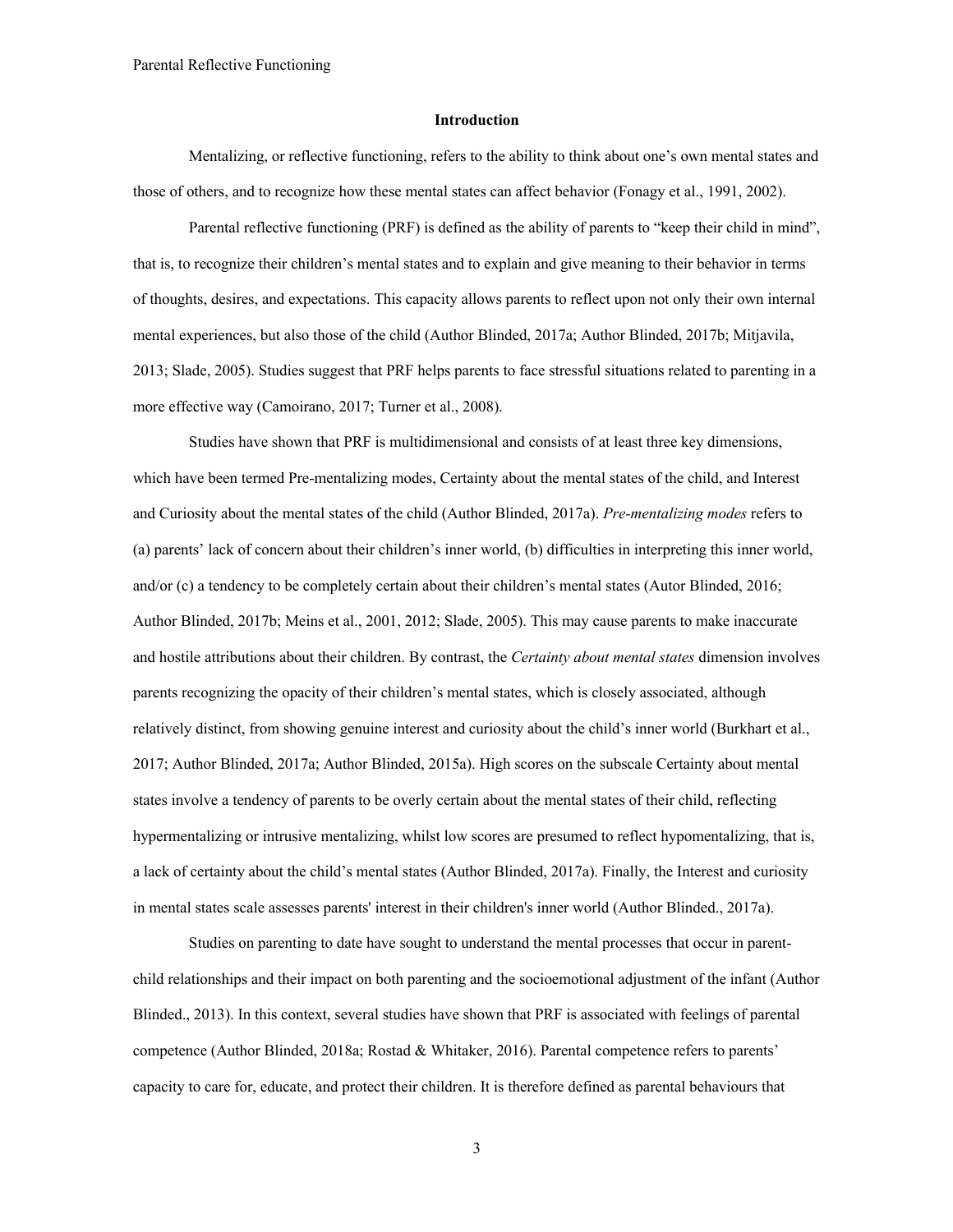entail responding appropriately to the needs of their children in order to ensure the children's healthy development (Garaigordobil & Machimbarrena, 2017; Lopes & Dixe, 2012). Parents can indeed be expected to be more likely to respond in appropriate and adaptive ways to their infant´s needs if they have the ability to reflect on and understand the mental states that are behind their children's behaviour (Ordway et al., 2015).

In this regard, it has been suggested that parents with low levels of PRF may perceive themselves as low in parental competence (Author Blinded, 2018a; Slade, 2007). Indeed, parents with high levels of PRF typically show a greater degree of involvement and communication with their child, they practice more positive parenting styles, and are generally more satisfied with their parental role (Rostad & Whitaker, 2016). Consistent with these assumptions, several studies have shown a positive association between high levels of PRF and parents' capacity to regulate their own emotions concerning the care and upbringing of their child, as this allows them to put their own parenting experience into perspective (Grienenberger et al., 2005; Sharp & Fonagy, 2008; Slade et al., 2005; Stacks et al., 2014)

Studies also suggest that parents who tend to be nonmentalizing in the relationship with their children show a greater tendency to confuse signs related to their children's anxiety (Author Blinded, 2015a). Likewise, difficulties tolerating or making sense of their children's emotions have an impact on the children's socioemotional adjustment because they lack the support of their primary caregivers in the acquisition of selfregulatory capacity (Camoirano, 2017). Hence, PRF seems to be a key aspect in promoting the capacity of emotional self-regulation in young children, especially in the case of negative affectivity (Fonagy et al., 2002). Specifically, in early development, when communication between parents and children is mainly nonverbal, the parents' ability to be sensitive to their infants' emotional states may be essential, critically affecting the children's present and future socioemotional adjustment (Grienenberger et al., 2005). As discussed by Slade (2005), the way in which parents recognize their children's internal experience and the fact that they meaningfully relate these internal states to the children's behavior, especially in the case of affective behaviors such as crying or tantrums, helps the children regulate their inner world.

Most studies have suggested that there are differences between mothers and fathers in parenting. In this regard, it has been observed that fathers perceive themselves as having lower levels of parental competence and child care self-efficacy than mothers (Hudson et al., 2001; Lansford et al., 2011). To date, however, few studies have explored differences between mothers and fathers in terms of PRF (Benbassat &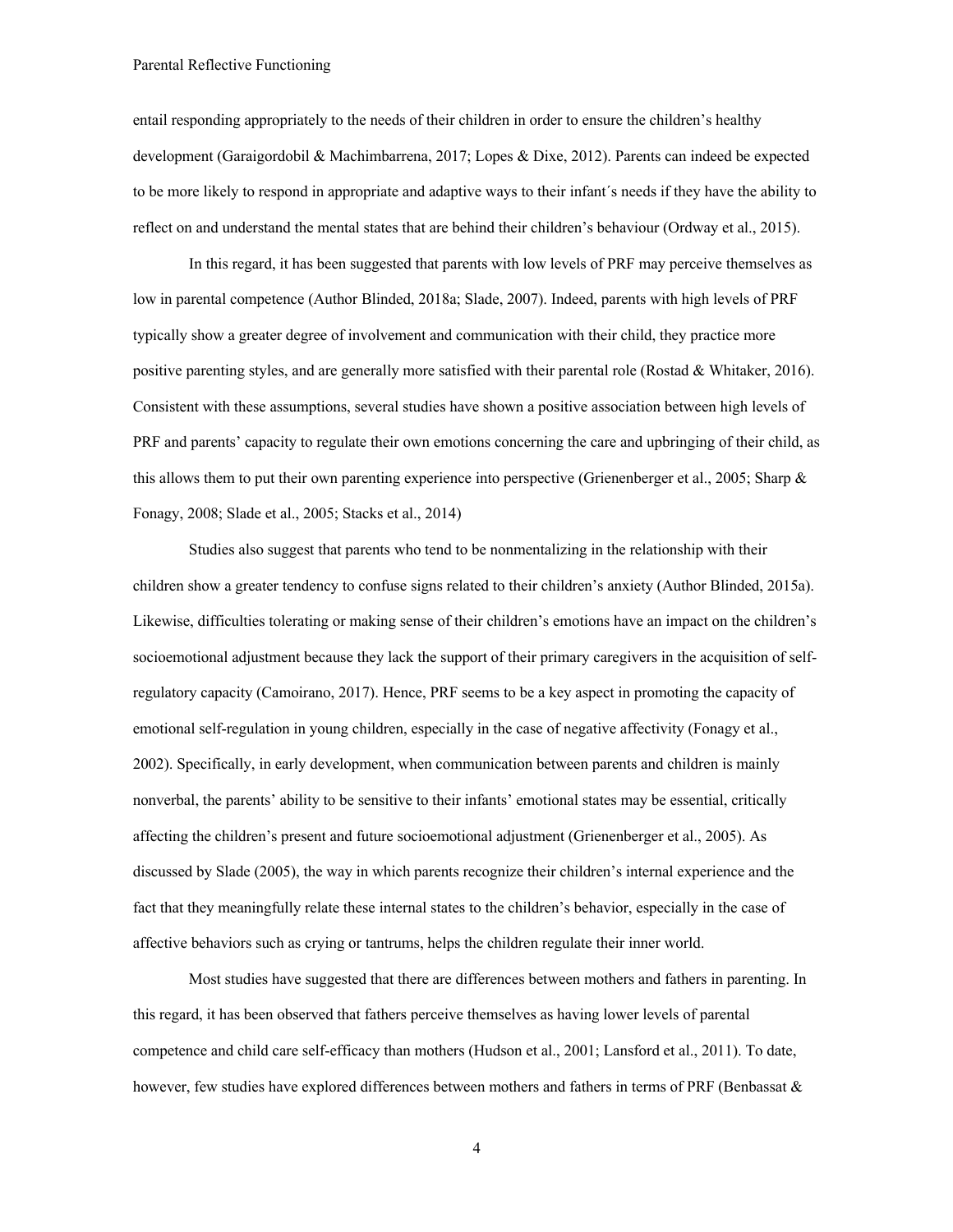Priel, 2012; Lamb & Lewis, 2004; Author Blinded, 2017a). The majority of studies in this area have focused on the role of maternal PRF only (Camoirano, 2017; Author Blinded, 2017a). Moreover, the few studies that have investigated the role of paternal RF, have yielded inconclusive results (Arnott & Meins, 2007; Author Blinded, 2015b). Some studies found that fathers´ RF is positively associated with child socioemotional adjustment (Buttitta et al., 2019; Lewis & Lamb, 2003). In one study, both maternal and paternal reflective functioning, measured before the infant is born, were prospectively associated with secure attachment of the child (Steele & Steele, 2008). These findings are consistent with several studies suggesting that fathers may be as important as mothers in determining children's cognitive, social and emotional adjustment of the child (Bronte-Tinkew et al., 2008; Cabrera et al., 2007; Lewis & Lamb, 2003; Sierau et al., 2011; Tamis-LeMonda et al., 2004). However, Arnott & Meins (2007) found that fathers tended to make more inappropriate mindrelated comments than mothers, suggestive of problems with PRF. Author Blinded (2017c) similarly found that fathers scored higher than mothers on the prementalizing modes subscale of the PRFQ that taps into parents' tendency to make biased and malevolent attributions concerning their child. In addition, fathers showed less interest and curiosity in the mental states of the infant compared with mothers, again suggesting lower levels of PRF in fathers than mothers. These differences between mothers and fathers in PRF may be related to differences in the transition to parenthood between mothers and fathers, and their respective roles in parenting specifically (Author Blinded, 2017a). For instance, at least in Western cultures, mothers still tend to be the primary caregiver and spend more time with their infant compared to fathers.

In short, it seems that more reflective parents are likely to experience more positive interactions with their children, greater parental satisfaction, and be more involved and communicative with their children (Rostad & Whitaker, 2016). This, in turn, fosters better mentalizing abilities in children, greater social competence and fewer internalizing and externalizing difficulties (Allen et al., 2008; Benbassat & Priel, 2012; Camoirano, 2017; Fonagy et al., 2007; Author Blinded, 2017a; Rosso et al., 2015; Scopesi et al., 2015; Sharp et al., 2006; Sharp & Fonagy, 2008).

Hence, although studies suggest that PRF may be related to parental competence, currently no studies have directly tested whether parental competence is indeed a mediator in the relationship between fathers' and mothers' PRF and children's socioemotional adjustment.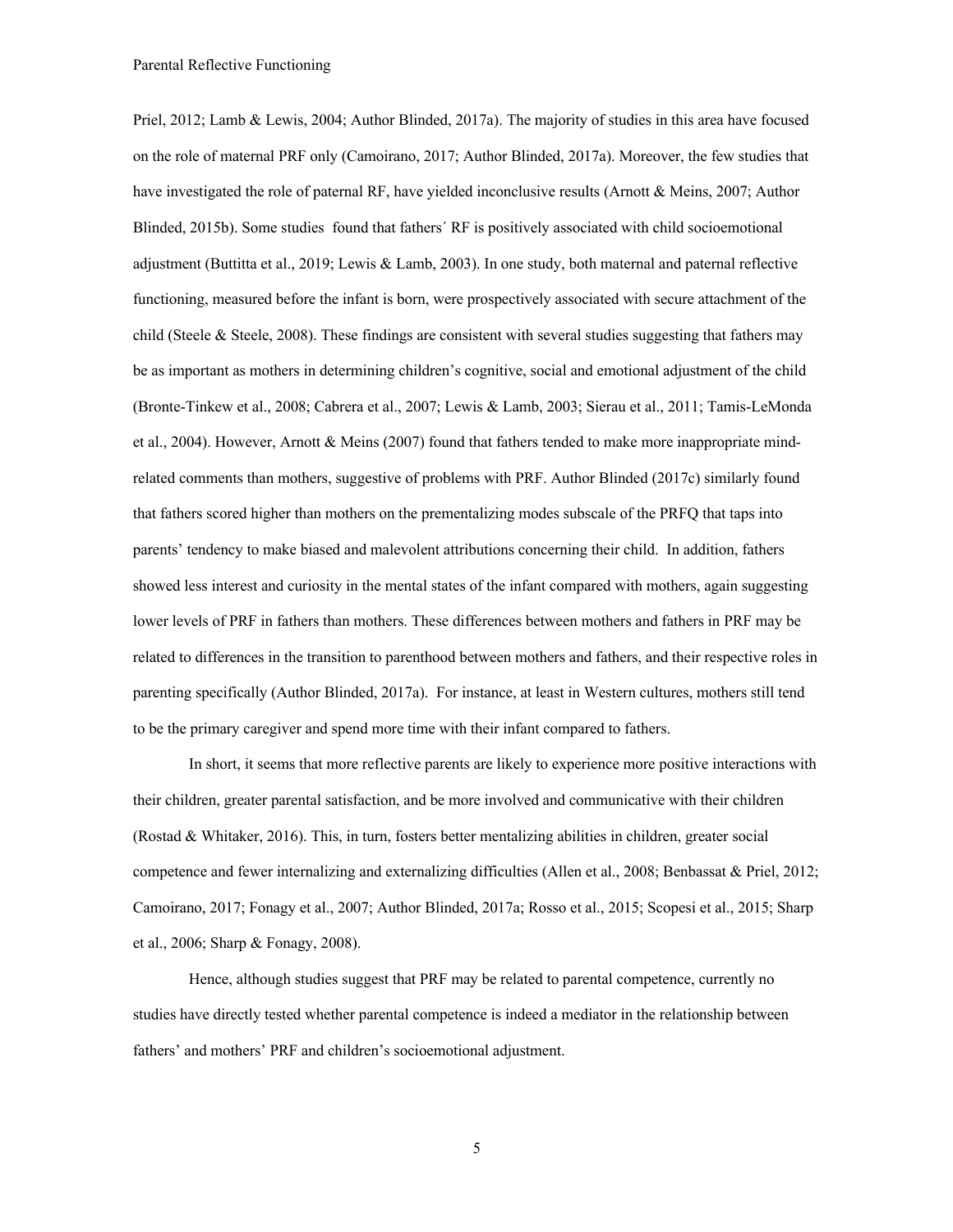### **The Present Study**

The present study therefore aimed to contribute to the understanding of the role of PRF and parental competence in children's socioemotional adjustment. Specifically, we investigated whether parental competence mediated the relationship between PRF and children's socioemotional adjustment. The second aim was to investigate whether there were differences between mothers and fathers in that relationship. We expected a positive and significant association between the positive aspects of PRF (interest and curiosity in, and the ability to recognize the opacity of, mental states) and parental competence, and that parental competence would be positively related to better emotional adjustment in children. In contrast, we expected parents with lower levels of mentalizing, as expressed in the use of pre-mentalizing modes, would show poorer parental competence, which in turn was expected to be associated with greater difficulties in their infants' socioemotional adjustment. Finally, we explored whether these associations were invariant across mothers and fathers.

#### **Method**

#### **Participants**

The sample consisted of 433 mothers and 113 fathers with infants aged from 2 to 36 months. The mothers and fathers included in this study were not parents of the same child, and hence belonged to different samples to avoid dependency in the data (with scores for mothers and fathers being unrelated to each other). In addition, most studies focus on the role of RF of mothers, despite some studies suggesting that fathers' RF might be important as well (Benbassat & Priel, 2015; Buttitta et al., 2019; Steele & Steele, 2008). Therefore, the present study focused on RF in both fathers and mothers*.* 

The mean age of infants was 15.87 months  $(SD = 7.01)$ . The gender of the children was roughly equally divided, with 285 boys (52.2%) and 261 girls (47.8%). The mothers' mean age was  $36.23$  years (*SD* = 3.85; range 18-48) and that of the fathers was 37.85 years (*SD* = 3.96; range 29 - 49). Most of the participants, both mothers (95.8%) and fathers (96.3%), had Spanish nationality, and were in two-parent families (88% of the mothers and 95.6% of the fathers). In terms of the parents' level of education, 68.5% of the mothers and 54.6% of the fathers had higher education. With regard to employment status, 82% of the mothers and 93.7%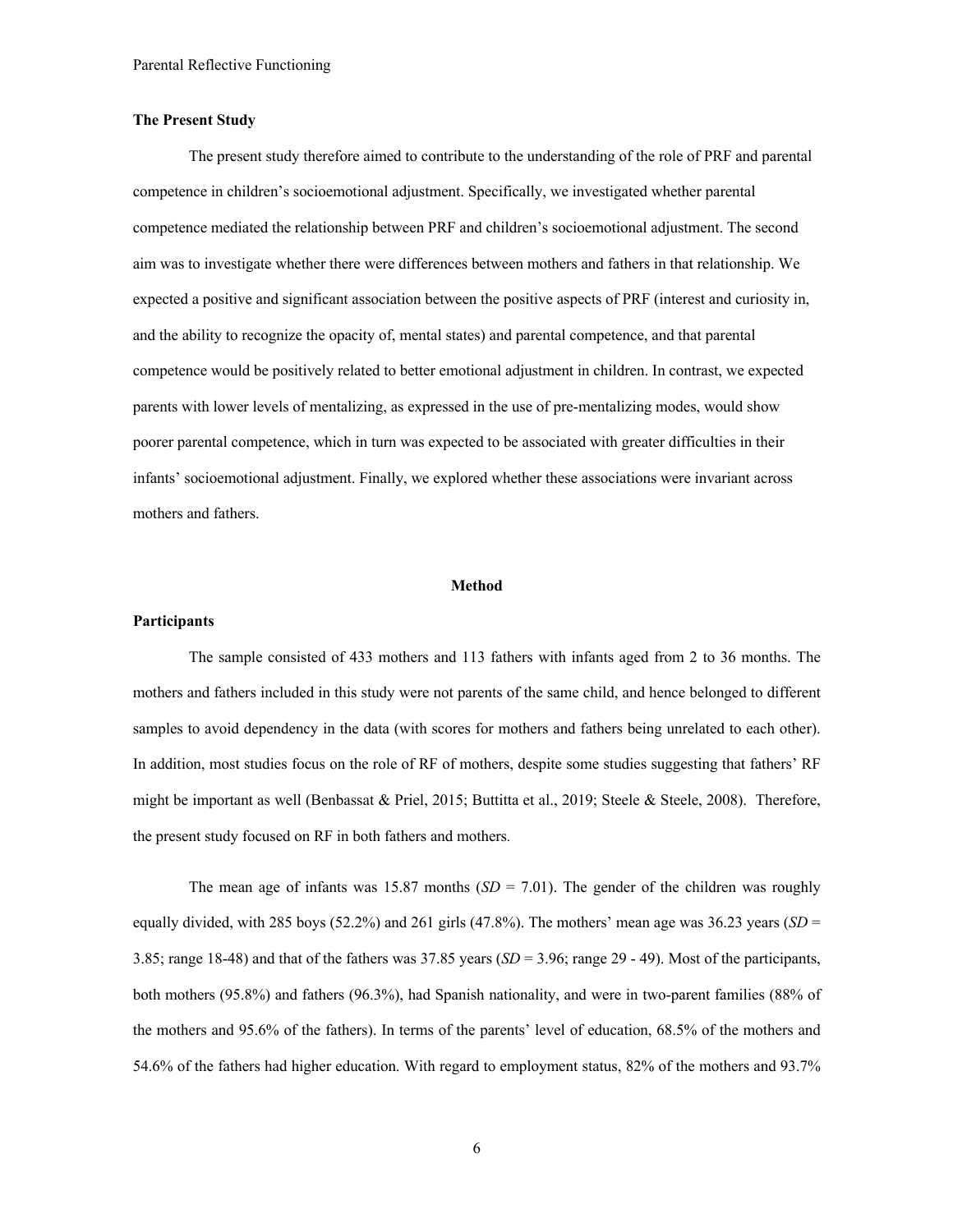of the fathers were in full-time or at least part-time employment. Mothers and fathers differed significantly in educational level  $(\chi^2 \mid 5] = 15.07$ , p = .01) (see Table 1).

[insert Table 1]

### **Procedures**

Participants were recruited through kindergartens in October 2017. All parents received a letter describing the study and its objectives. In total, 82 kindergartens in the three regions of the Basque area were visited by a research assistant; when parents agreed to participate [433 out of 2,849 mothers (16%), 113 out of 2,849 fathers (4%)], after providing written informed consent, they were requested to complete a booklet of questionnaires at home. Approximately 15 days later, the questionnaires were collected at the kindergartens. Participation was entirely voluntary, full anonymity was guaranteed, and participants were told they could stop their participation in the study at any time. There was no economic remuneration for participating in the study. The project was approved by the Research Ethics Committee of the Institution (ETK-22/16-17).

#### **Instruments**

The *Parental Reflective Functioning Questionnaire* (PRFQ; Author Blinded, 2017a) consists of 18 items divided into three subscales: Pre-mentalizing modes (PM), which attempts to gauge nonmentalizing parental states; Certainty about mental states (CMS), which includes items related to the parents' identification of the fact that their children's mental states are opaque; and Interest and curiosity (IC), which attempts to assess parents' genuine interest in or curiosity about their children's mental states. Examples of items in the PRFQ are "The only time that I am sure about what my child wants is when he/she smiles at me", "I always know what my child wants", and "I like to think about the reasons for the way my child behaves". The scale is rated on a 7-point Likert scale that ranges from 1 (*Strongly disagree)* to 7 (*Strongly agree*). The reliability indices of each subscale in the original study were:  $PM = .70$ ,  $CMS = .82$ , and  $IC = .75$  (Author Blinded, 2017a). The Spanish version (Author Blinded, 2020) showed an adequate fit, with the root mean square error of approximation  $(RMSEA) = .051$ , goodness-of fit-index (GFI) and the comparative fit index (CFI) above and equal to .90 (GFI = .94, CFI = .90). The Cronbach's alphas of the subscales of the Spanish version were: PM:  $\alpha$  = .60; CMS:  $\alpha$  = .77; and IC:  $\alpha$  = .66 (acceptable value  $\geq$  .60; Grady & Wallston, 1988)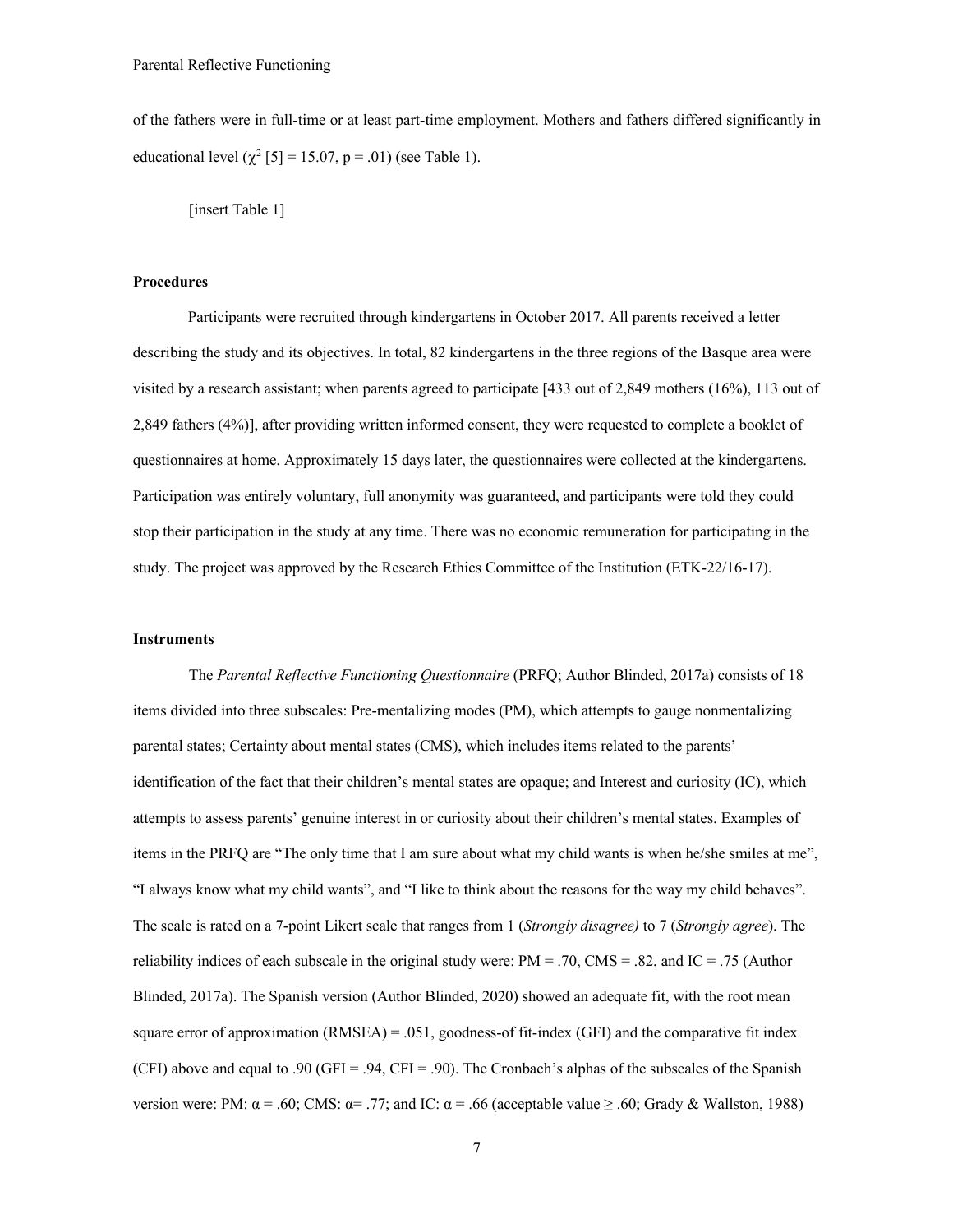and McDonald's omega was: PM:  $\dot{\omega} = .66$ ; CMS:  $\dot{\omega} = .78$ ; and IC:  $\dot{\omega} = .67$  (acceptable value  $\geq .65$ ; Katz, 2006).

The Spanish version of the *Scale of Perceived Parental Competence – version for fathers/mothers* (ECPP-p); (Bayot et al., 2005) consists of 22 items divided into five factors: Parental School Involvement, Personal Dedication, Shared Leisure, Advice and Guidance provided by the parents, and Assumption of the Parental Role. Items are rated on a 4-point Likert scale ranging from 0 (*It never or very rarely happens*) to 3 (*It always happens*). Examples of items in this scale are "I go to places where there are more children to promote my child's relationships", "I dedicate some time every day to talk to or play with my child", and "I am very aware of the change that my family has experienced with the arrival of my children". The total scale had adequate internal consistency in the original study ( $\alpha$  = .86) (Bayot et al., 2005), and in the present study the internal consistency was adequate ( $\alpha = .87$ ;  $\omega = .89$ ).

The *Ages & Stages Questionnaires: Socio-emotional, Second Edition* (ASQ:SE-2; (Squires et al., 2015) is a tool for monitoring children, completed by the parents or primary caregivers. It seeks to identify children who may be at risk of social or emotional problems. However, it is not a diagnostic tool. The ASQ:SE-2 contains nine questionnaires that vary depending on the child's age. It evaluates seven key areas of development: Self-Regulation, Conformity, Adaptive Functioning, Autonomy, Affect, Social Communication, and Interaction with others. Examples of items in the questionnaires are "Do you take more than half an hour to feed your child?", "Does your child locate you by sight to make sure you're close by when he/she is exploring new places?", and "Does your child like people to lift him/her up and hug him/her?". Items are rated on an 11-point Likert scale ranging from 0 (*most of the time)* to 10 (*rarely or never*). The reliability indices in the original study ranged from .71 to .90 (Squires et al., 2015). In the present study, Cronbach's alpha ranged from .52 to .83 and McDonald's omega ranged between .61 and .86. To obtain the global socioemotional adjustment scores, a total scale per age range was calculated based on the mean of scores in the domains of Self-Regulation, Conformity, Adaptive Functioning, Autonomy, Affect, Social Communication, and Interaction with others.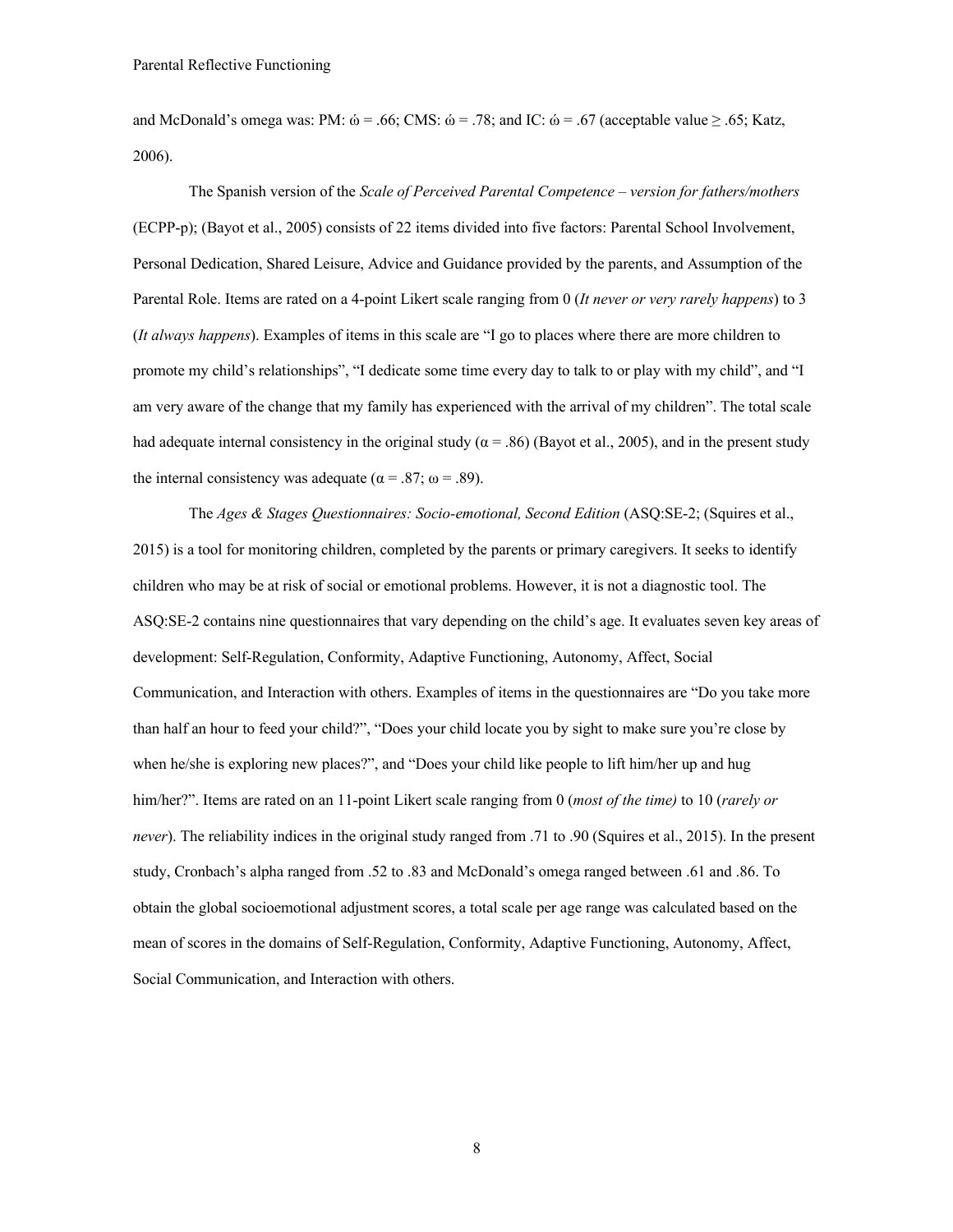### **Data Analysis**

First, Pearson correlations were calculated between all target variables. To interpret the strength of the relationships between these variables, we used Cohen's (1988) criteria, according to which a Pearson correlation below .10 is small, up to .30 is medium, and .50 or above is high.

Second, in order to compare scores between mothers and fathers an independent samples *t*-test was conducted. To interpret the effect size of the differences we used Cohen's *d* (1988) criteria, according to which values of *d* below .20 are small, up to .50 are moderate, and .80 are above is large.

Next, Structural Equation Modelling using AMOS (Arbuckle, 2014) was used to investigate the fit of the proposed theoretical model (see also Figure 1). For the analyses, the three subscales of the PRFQ were included, whilst for the ASQ:SE-2 and ECPP-p, only the total scales were used. Specifically, three alternative models were tested. In the first model, PRF, parental competence, and the child's socioemotional adjustment variables were included, and to test mediation, both direct and indirect effects were also included from PRF to children's socioemotional adjustment. The second model included only the indirect effects. In the third model, we included direct effects following suggestions made by AMOS based on modification indices. To evaluate the goodness of fit, we used the chi-squared test for equality of matrices, which should be nonsignificant or have low values, and the ratio between the chi-squared and the degrees of freedom of the model  $(\chi^2/df)$ , which should have a value  $\leq 3$  (Kline, 2005; Tabachnick & Fidell, 2001). However, the chi-squared is very sensitive to the sample size, so we also used the RMSEA and its 90% confidence interval, for which values between .05 and .08 are acceptable and values lower than .05 are considered very good. We also used the GFI and the CFI, whose values should be higher than .95 (Hu & Bentler, 1999). In addition, we used the Wald test, which shows whether the alternative model significantly increases or reduces of the fit compared with the reference model, using the chi-squared difference between models with degrees of freedom equal to the difference of the parameters of the models (Wald, 1945). We also calculated a total effect (c), direct effect (c´), and bootstrapped bias-corrected 95% confidence intervals of the indirect effect (ab) using the PROCESS macro in SPSS (Hayes, 2012). If these confidence intervals do not include zero, the indirect effect is significant.

Finally, we tested whether the final obtained model was invariant across fathers and mothers, using multigroup analysis with maximum likelihood estimation. For testing for significant differences between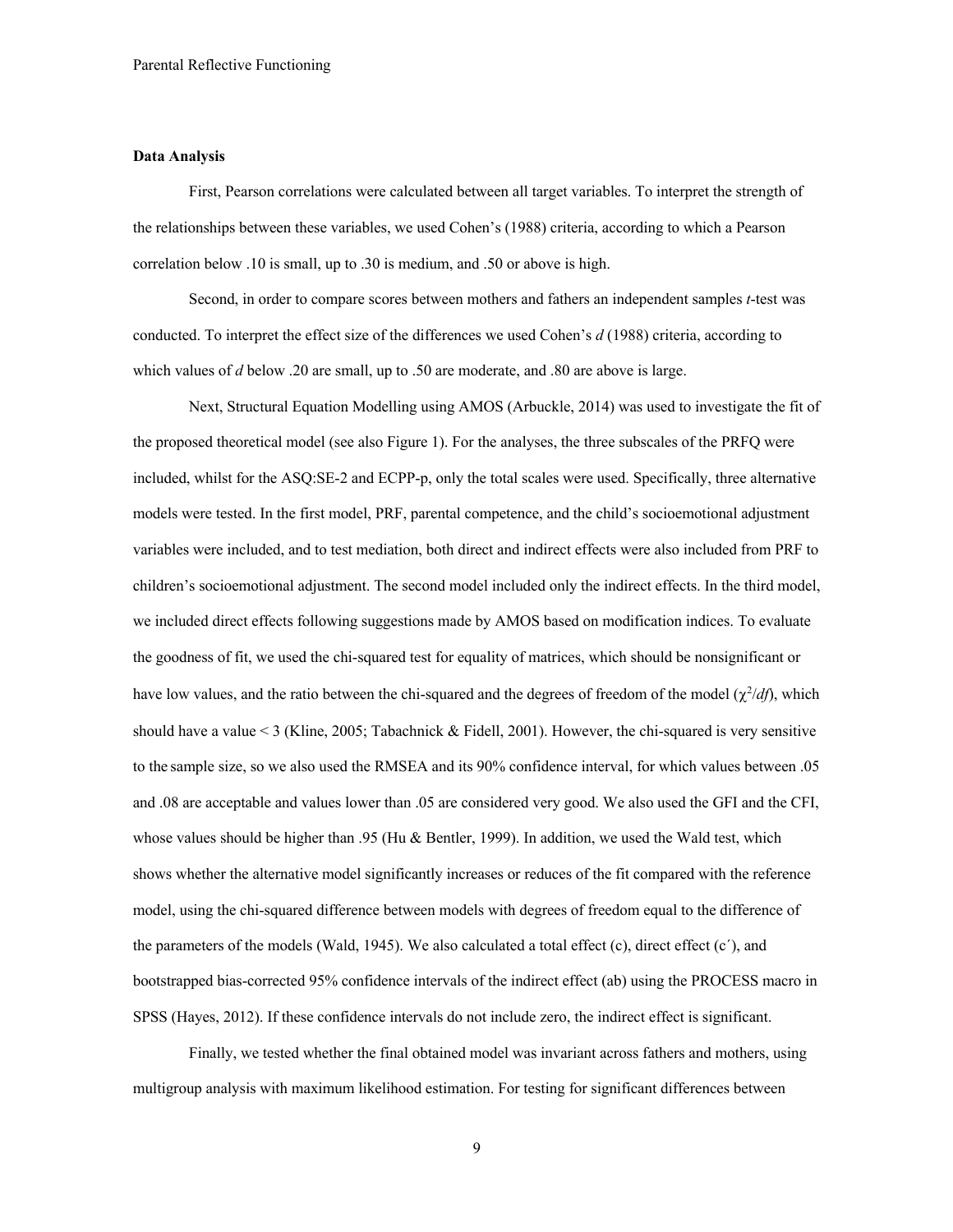groups, we analyzed the significance of the difference of the chi-squared values for each model. Likewise, we analyzed the specific differences for each of the relations established within the final model through critical ratio indexes.

#### **Results**

#### **Descriptive features of participants and gender differences**

Means and standard deviations of PRF, parental competence, and socioemotional adjustment are reported in Table 2. There were significant sex differences in the PM and IC subscales of the RFQ and for parental competence. Fathers scored higher than mothers on pre-mentalizing modes. In addition, mothers showed higher levels of interest and curiosity in mental states and parental competence than fathers. The effect sizes of these differences were moderate.

[insert Table 2]

#### **Zero-Order Correlations**

All subscales of the PRFQ, both in the total sample and in fathers and mothers separately, were significantly correlated with parental competence in the expected direction (see Table 2).

CMS was positively correlated with parental competence both in the total sample and in fathers and mothers separately. These correlations ranged from  $r = .14$  to  $r = .28$  (all  $ps < .001$ ). IC was positively associated with parental competence both in the total sample  $(r = .20, p < .001)$  and in fathers  $(r = .31, p < .001)$ .001) and mothers ( $r = .15$ ,  $p < .05$ ) separately. PM was also moderately negatively correlated with parental competence in the total sample and in fathers and mothers separately, with correlations between the two dimensions ranging from  $r = -.29$  to  $r = -.15$  (all  $ps < .05$ ).

All the subscales of the PRFQ were also related to children's socioemotional adjustment: CMS (*r* = .17,  $p < .001$ ) and IC ( $r = .10$ ,  $p < .05$ ) positively, and PM negatively ( $r = -.29$ ,  $p < .001$ ), in the total sample. CMS was not correlated with the children's socioemotional adjustment in the fathers, but in mothers, there was a positive association ( $r = .16$ ,  $p < .001$ ). PM was negatively associated with children's socioemotional adjustment in both fathers ( $r = -0.28$ ,  $p < 0.001$ ) and mothers ( $r = -0.28$ ,  $p < 0.001$ ). Finally, fathers' IC was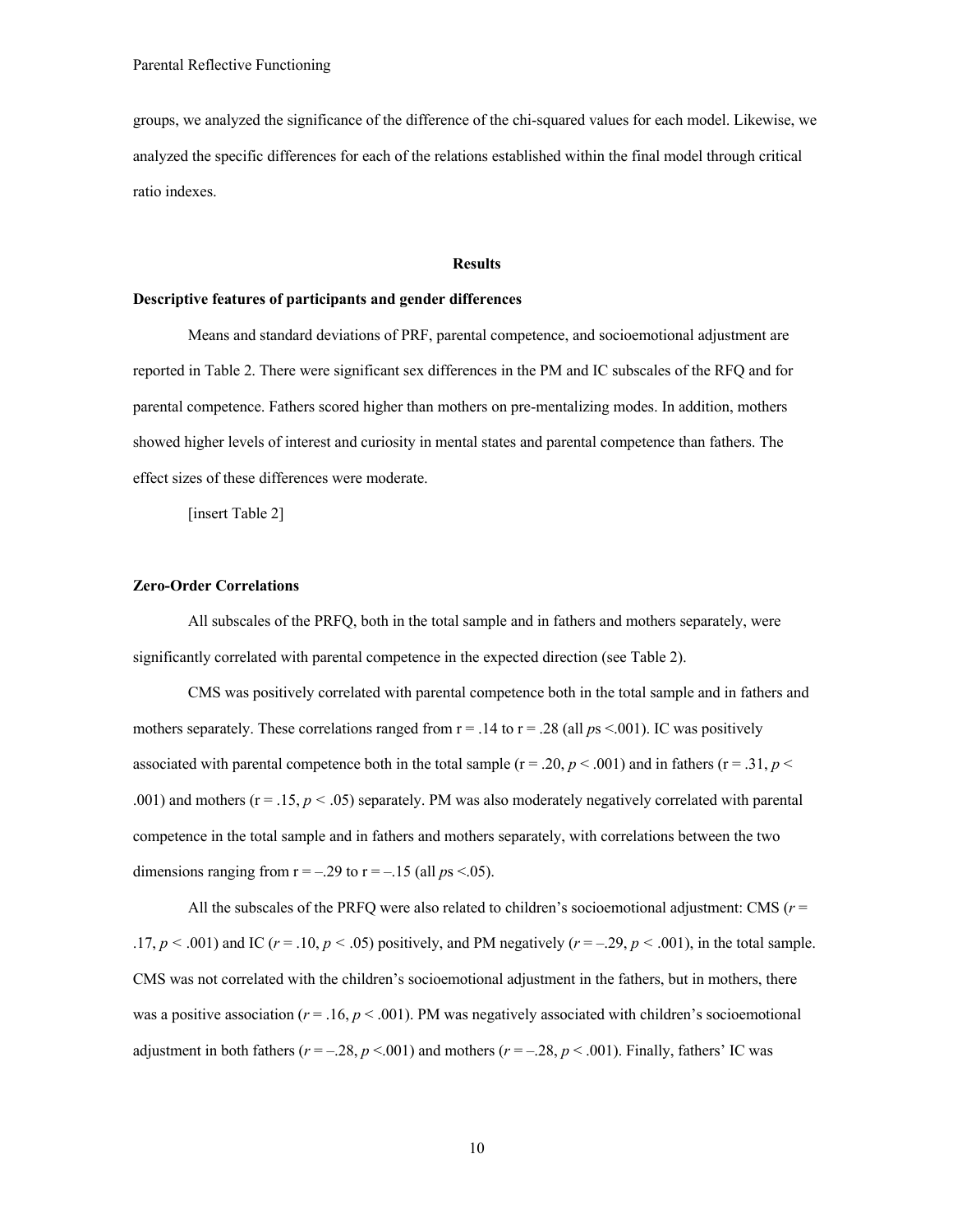positively associated with children's socioemotional adjustment ( $r = .20$ ,  $p < .05$ ), while there was no such association for mothers. These associations were small to moderate.

Finally, parental competence was positively and moderately associated with children's socioemotional adjustment both in the total sample  $(r = .28, p < .001)$  and in fathers  $(r = .38, p < .001)$  and mothers  $(r = .25, p < .001)$  separately. These associations were moderate to high (see Table 2).

#### **Structural Equation Modeling**

The first model was fully saturated and did not provide a good fit to the data (RMSEA > .08); nor did the second model (see Table 3). Modification indices suggested to add the direct effect of PM on socioemotional adjustment. This model fitted significantly better than Model 2  $(\Delta \chi^2[1] = 33.57, p < .001)$  and, as shown in Table 3, it increased the parsimony of Model 1 without decreasing the fit to the data.

[insert Table 3]

As Figure 1 shows, parental competence had a positive and significant effect on children's socioemotional adjustment (β = .23, *p* < .001). Both CMS (β = .14, *p* < .001) and IC (β = .15, *p* < .001) had a positive and significant effect on parental competence. By contrast, PM had a negative and significant direct effect on children's socioemotional adjustment ( $β = -.24, p < .001$ ).

All indirect effects of the three subscales of parental reflective functioning were significant, since the confidence interval of the indirect effect did not include zero (see Figure 1).

[insert Figure 1]

Table 4 shows the goodness-of-fit of the final model tested for invariance across mothers and fathers. As can be seen in Table 4, this model provided a good fit for both fathers (GFI = .99; CFI = 1.00; RMSEA = .000) and mothers (GFI = .99; CFI = .96; RMSEA = .072).

[insert Table 4]

The results presented in Figure 2 show that PRF is associated with children's socioemotional adjustment through parental competence in both fathers and mothers. The relationships are slightly stronger in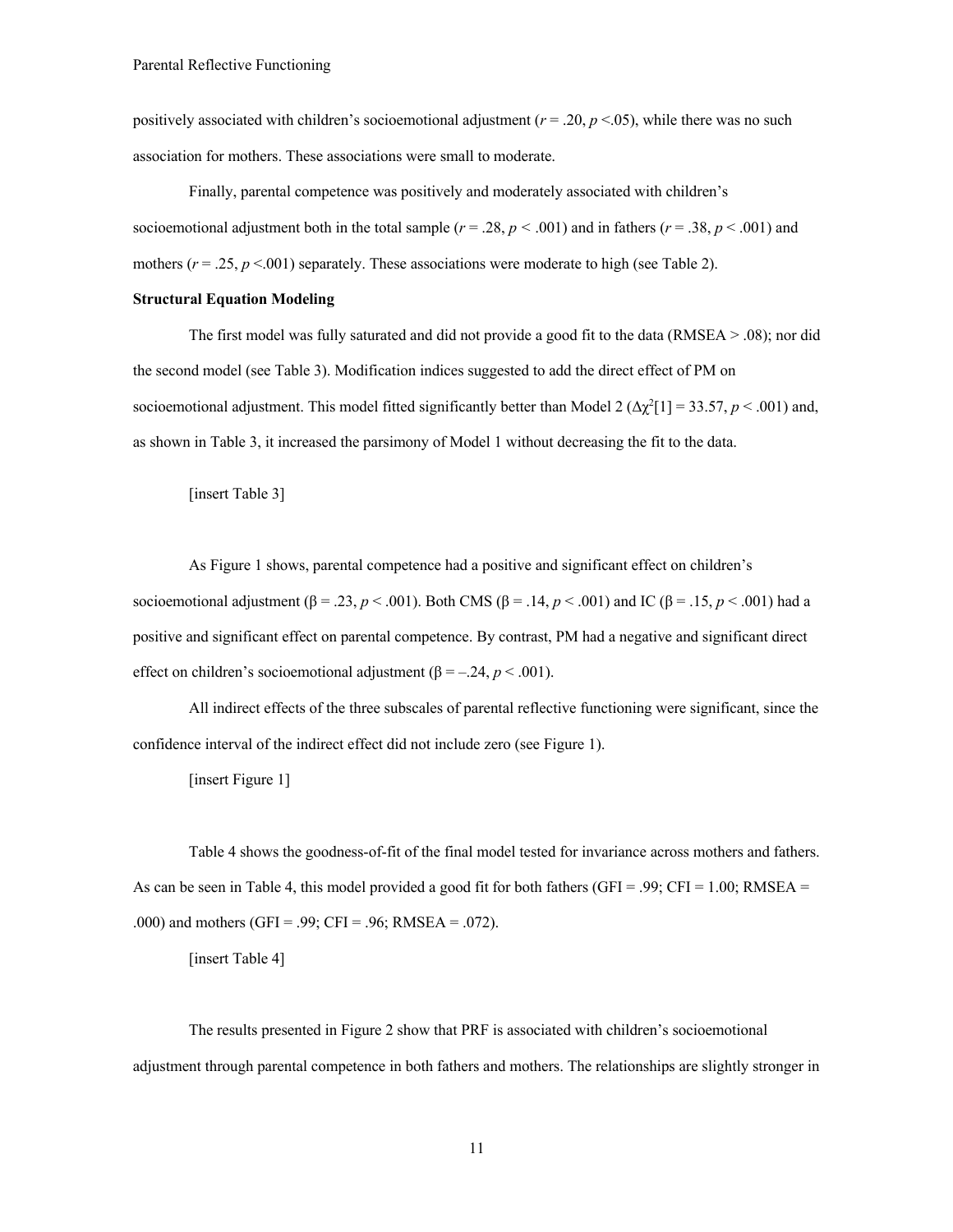fathers than in mothers, with the exception of the relationship between PM and children's socioemotional adjustment, which was almost identical in mothers and fathers.

[insert Figure 2]

Finally, models for mothers and fathers were simultaneously evaluated based on a multigroup analysis. The chi-square difference was non-significant  $(\Delta \chi^2(5) = 6.61, p = .25)$ . This means that the model was invariant across mothers and fathers. Similarly, the critical ratio index showed that there are no differences between fathers and mothers.

#### **Discussion**

The present study aimed to examine the potential mediating role of parental competence in the relationship between PRF and the socioemotional adjustment of infants aged from 2 to 36 months. The second aim was to investigate whether this relationship was similar for mothers and fathers.

Results largely confirmed our assumptions. That is, PRF was related to socioemotional adjustment not only directly but also indirectly, as parents with higher levels of interest and curiosity and who could recognize the opacity of their children's mental states showed higher levels of parental competence, which, in turn, was positively associated with children's socioemotional adjustment. In contrast, parental prementalizing modes, as expected, were negatively associated both directly and indirectly with children's socioemotional adjustment. These associations were shown to be invariant for both fathers and mothers.

These findings provide further evidence for the assumption that parents who show genuine interest and curiosity about their children's mental states and recognize the opacity of their children's mental states also respond in a more appropriate way to the needs of their children. In addition, they show a greater capacity to care for and educate their children, and this, in turn, is associated with better socioemotional adjustment of the children. This is consistent with studies that found that low levels of PRF were associated with maladaptive maternal behavior (Grienenberger et al., 2005). It seems that better PRF makes parents feel more secure in their parental role (Grienenberger et al., 2005). Rostad & Whitaker (2016) suggested that parents with high levels of PRF can enjoy more positive interactions with their children and, consequently, they report greater satisfaction as parents. However, mothers who do not feel capable of behaving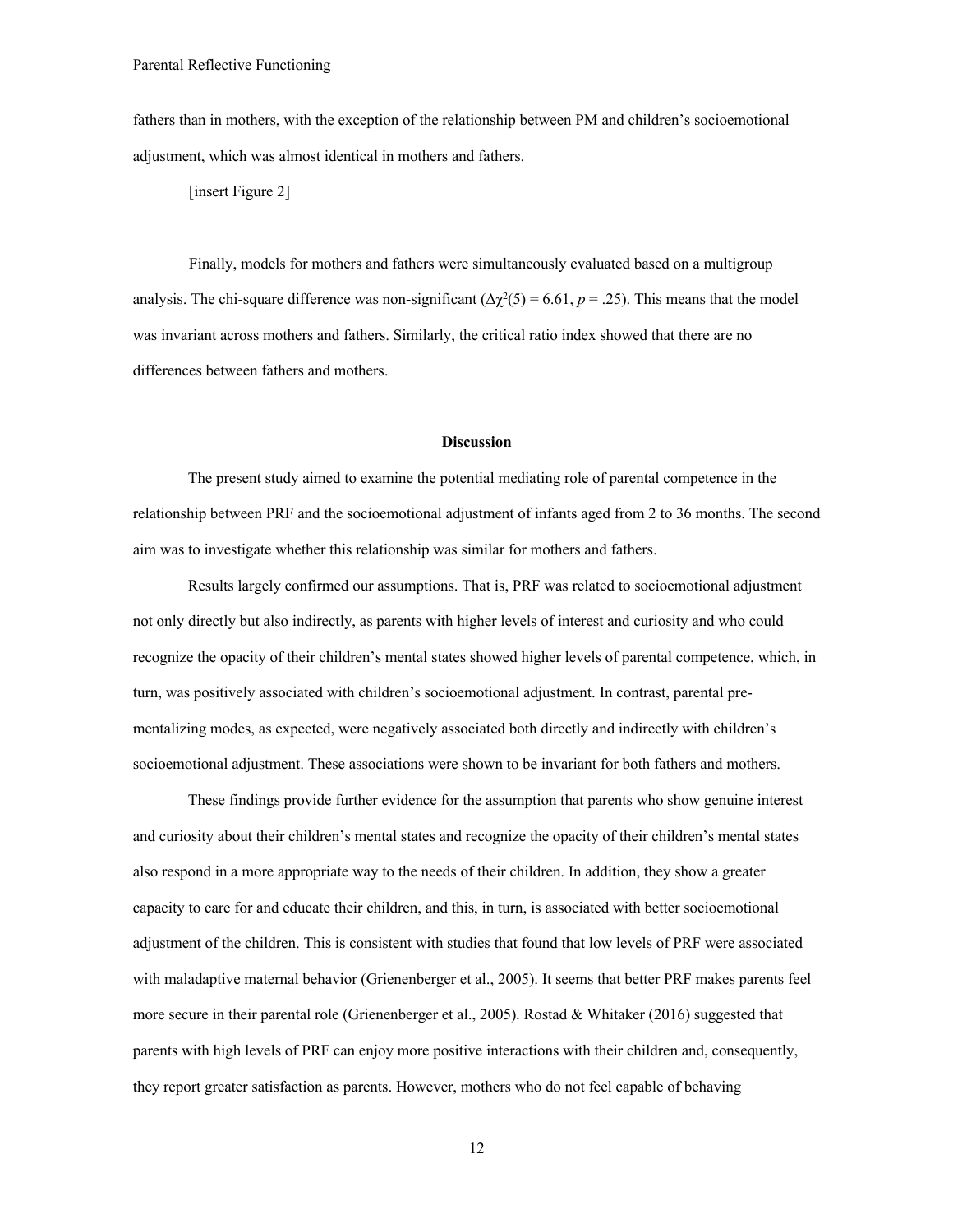adequately—for example, when calming their child—will make fewer real attempts to do so and will give up sooner; this, in turn, will confirm their negative perception of their parenting skills, increasing their negative feelings (Farkas Klein, 2008). Similarly, Weaver et al. (2008) linked parental competence perceived by mothers with positive parenting elements such as parental support, sensitivity, warmth in the interaction, and bonding between mother and child. Parents being sensitive and attuned to the needs of their children is a key aspect of children's socioemotional adjustment, as it allows them to develop their own capacity for emotion regulation (Camoirano, 2017; Esbjørn et al., 2013; Heron-Delaney et al., 2016; Author Blinded, 2018b; Rostad & Whitaker, 2016; Smaling et al., 2017).

In the current study, as expected, PM showed both a direct and an indirect effect on socioemotional adjustment, suggesting that parents' inability to hold their child's mental states in mind affects both parental competence and children's emotional adjustment. This result can be explained by the findings of other studies in which pre-mentalizing modes were found to be associated with a reduction in maternal sensitivity, which, in turn, may negatively affect children's socioemotional adjustment (Grienenberger et al., 2005; Author Blinded, 2018c). Having an inaccurate sense of the child's needs may lead to more negative feelings of competence in the parenting role, which could ultimately affect parents' feelings about their child and their relationship with the child (Burkhart et al., 2017). PM, even in community samples as in the present study, thus appears to tap into maladaptive thoughts and feelings of parents that seem to have a broad negative impact on children's socioemotional adjustment, whilst the CM and IC dimensions seem to be predictive of more specific parenting behaviours and specific features of child socioemotional adjustment. For instance, studies have shown that CM and IC were related to the persistence of parents in a simulated baby task (Author Blinded, 2013), the development of secure attachment (Author Blinded, 2017a) and children's theory of mind development (Meins et al., 2002). Moreover, high levels of CM and IC have also been related to development of insecure attachment (Author Blinded, 2017a). Further research in at risk samples is therefore needed, as both CM and IC may play an even greater role in predicting child maladaptation as in community samples.

Regarding gender differences, in this study the mothers scored higher on the IC subscale of the PRFQ and parental competence, while fathers showed a higher level of pre-mentalizing modes. These results are with results of other studies (Arnott & Meins, 2007; Author Blinded, 2017c; Author Blinded, 2018b). Fathers might have more difficulties than mothers in establishing mind-minded interactions with their child,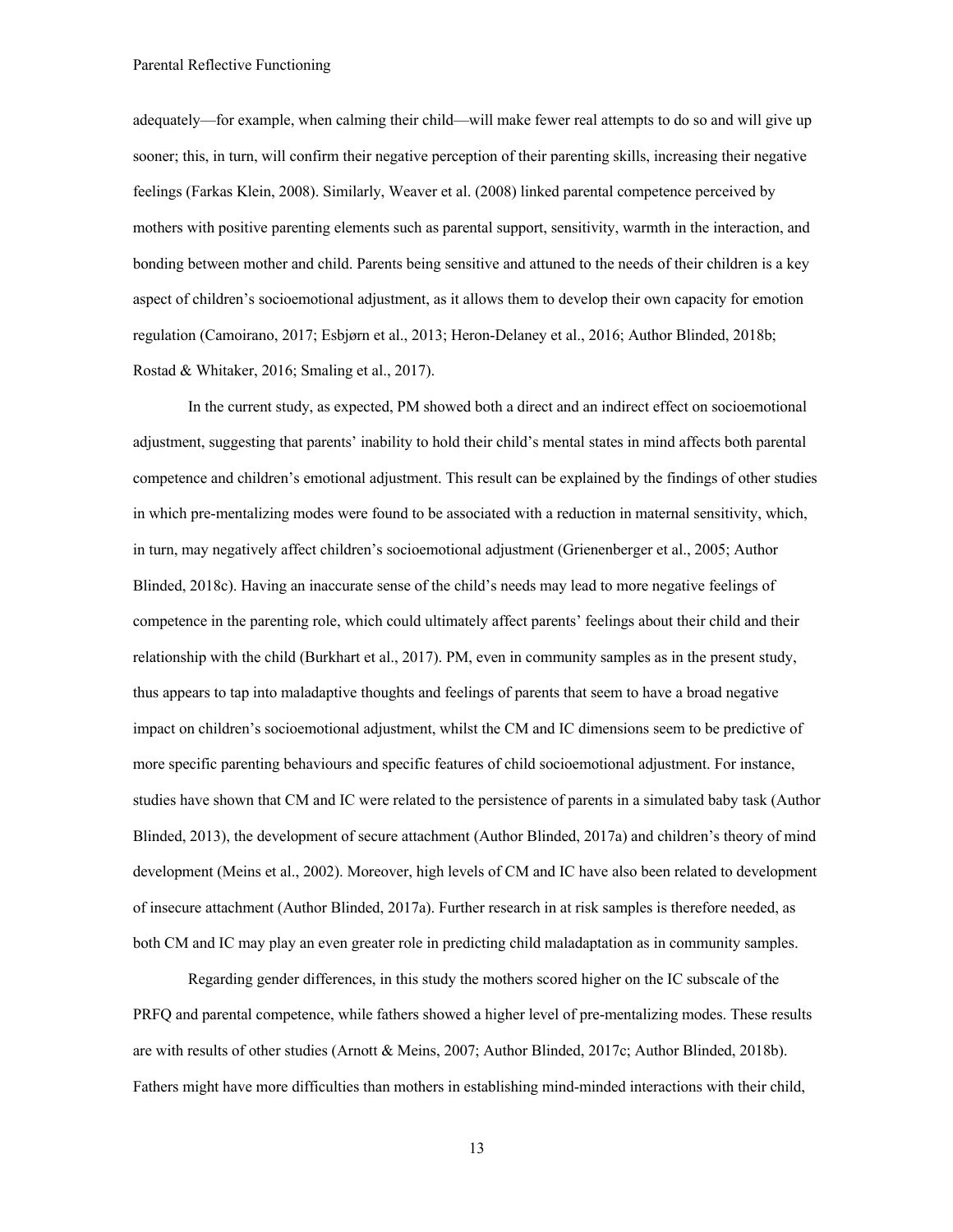showing less interest in understanding their children's emotional states and being more focused on concrete play interactions with children compared with mothers (Arnott & Meins, 2007; Esbjørn et al., 2013; Lamb & Lewis, 2004; Steele & Steele, 2005; Stover & Kiselica, 2014). Another possible explanation could be that mothers tend to spend more time alone with the child than fathers and, therefore, mothers have more opportunities than fathers to develop their capacity to mentalize in relation to the child (Arnott & Meins, 2007; Author Blinded, 2017c; Author Blinded, 2018b).

The model proposed in this study was invariant across mothers and fathers. However, there was also evidence of a few differences between mothers and fathers in the association between PRF, parental competence, and child socioemotional adjustment. Specifically, relationships were slightly stronger in fathers, with the exception of the relationship between the PRFQ Pre-mentalizing subscale and children's socioemotional adjustment. Mothers' PRF explained very little of the variance in parental competence. This could be due to the high scores of mothers on the PRF, suggesting a "ceiling" effect, whereas there was more variability in levels of both PRF and parental competence in fathers. The association between pre-mentalizing modes and socioemotional adjustment was similar in mothers and fathers, which testifies to the potential maladaptive impact of parents' inability to reflect on their child's mental states and/or the biased nature of their thoughts and feelings about their child's inner world.

Overall, the fact that PRF was related to feelings of parental competence in a Spanish sample of parents provides preliminary evidence for the cross-cultural applicability of this concept, although further research in this area is definitely needed.

The results of this study should be interpreted cautiously because of some important limitations. First, this study was cross-sectional. Therefore, longitudinal studies are needed to increase our understanding of causal relationships, and possible bidirectional relationships in particular; which was not possible in the present study. Future studies are also needed in this context to explore whether child characteristics (gender, age, temperament) and sociodemographic characteristics of parents (educational background) could affect PRF.

Second, this study relied on self-report questionnaires only. Future research on the relationship between PRF and parental competence is needed using interview methods such as the Parent Development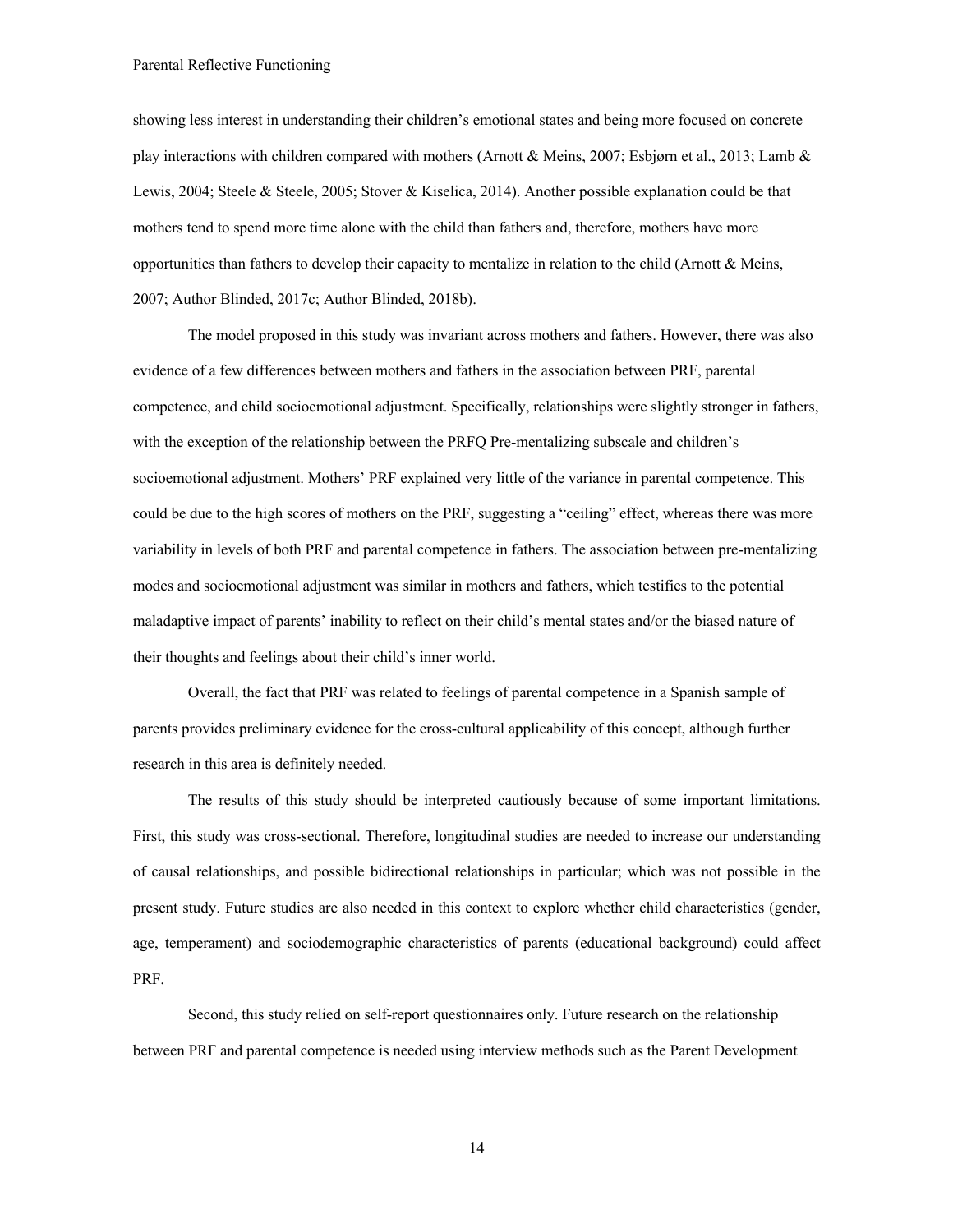Interview (PDI, Slade et al., 2004) or the Maternal Mind Mindedness scale as scored on parent-infant play interactions (Meins & Fernyhough, 2015).

Third, this was not a representative sample of families attending kindergartens in the Basque country. Moreover, it is important to note that the participation of the fathers was lower than that of the mothers*.* This difference in participation may reflect the differential involvement still observed between fathers and mothers in parenting in Spain and in many other Western countries (Mota et al., 2019).

The homogeneity of the sample (families with similar sociodemographic characteristics) and the high levels of PRF observed in the sample suggest the possibility of selection bias. In future studies, it would be desirable to include high-risk families. It would also be interesting to extend the sample in order to analyze father–mother or father/mother–infant dyads.

Despite these limitations, these findings have important implications because they highlight the importance of PRF in parenting practice and children's early socioemotional adjustment. We recommend that health professionals linked to primary care and pediatrics (nurses, doctors, psychologists) pay special attention to this construct in their daily work with families (Ordway et al., 2014) and develop their sensitivity towards the identification of fathers/mothers who use pre-mentalizing modes in the relationship with their children, in order to help prevent its potentially harmful effect on children's socioemotional adjustment.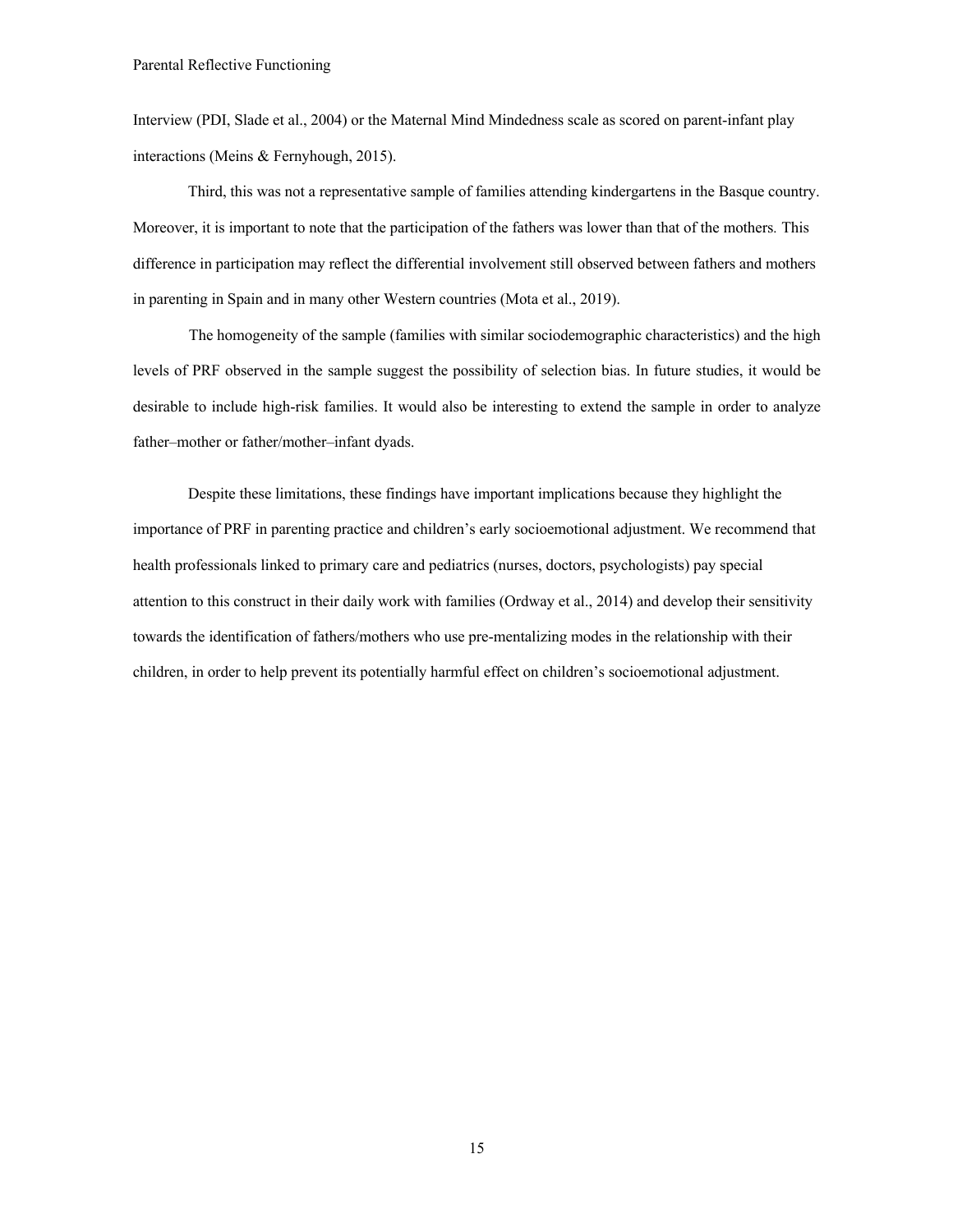#### **References**

Allen, J., Fonagy, P., & Bateman, A. (2008). *Mentalizing in clinical practice.* American Psychiatric Press.

Arbuckle, J. L. (2014). *Amos (Version 23.0) [Computer Software]*. IBM SPSS.

- Arnott, B., & Meins, E. (2007). Links among antenatal attachment representations, postnatal mind– mindedness, and infant attachment security: A preliminary study of mothers and fathers. *Bulletin of the Menninger Clinic*, *71*(2), 132–149. https://doi.org/10.1521/bumc.2007.71.2.132
- Bayot, A., Hernández, J. V., & De Julián, L. F. (2005). Exploratory factorial analysis and psychometrics properties on the Scale of Sensed Parental Competencies. Version for parents (ECPP-p). *RELIEVE - E-Journal of Educational Research, Assessment and Evaluation*, *11*(2), 113–126.
- Benbassat, N., & Priel, B. (2012). Parenting and adolescent adjustment: The role of parental reflective function. *Journal of Adolescence*, *35*(1), 163–174. https://doi.org/10.1016/j.adolescence.2011.03.004
- Benbassat, N., & Priel, B. (2015). Why is fathers' reflective function important? *Psychoanalytic Psychology*, *32*(1), 1–22. https://doi.org/10.1037/a0038022
- Bronte-Tinkew, J., Carrano, J., Horowitz, A., & Kinukawa, A. (2008). Involvement Among Resident Fathers and Links to Infant Cognitive Outcomes. *Journal of Family Issues*, *29*(9), 1211–1244. https://doi.org/https://doi.org/10.1177/0192513X08318145
- Burkhart, M. L., Borelli, J. L., Rasmussen, H. F., Brody, R., & Sbarra, D. A. (2017). Parental mentalizing as an indirect link between attachment anxiety and parenting satisfaction. *Journal of Family Psychology*, *31*(2), 203–213. https://doi.org/10.1037/fam0000270
- Buttitta, K. V., Smiley, P. A., Kerr, M. L., Rasmussen, H. F., Querdasi, F. R., & Borelli, J. L. (2019). In a father's mind: paternal reflective functioning, sensitive parenting, and protection against socioeconomic risk. *Attachment & Human Development*, *21*(5), 445–466. https://doi.org/10.1080/14616734.2019.1582596
- Cabrera, N. J., Shannon, J. D., & Tamis-LeMonda, C. (2007). Fathers' Influence on Their Children's Cognitive and Emotional Development: From Toddlers to Pre-K. *Applied Developmental Science*, *11*(4), 208–213. https://doi.org/10.1080/10888690701762100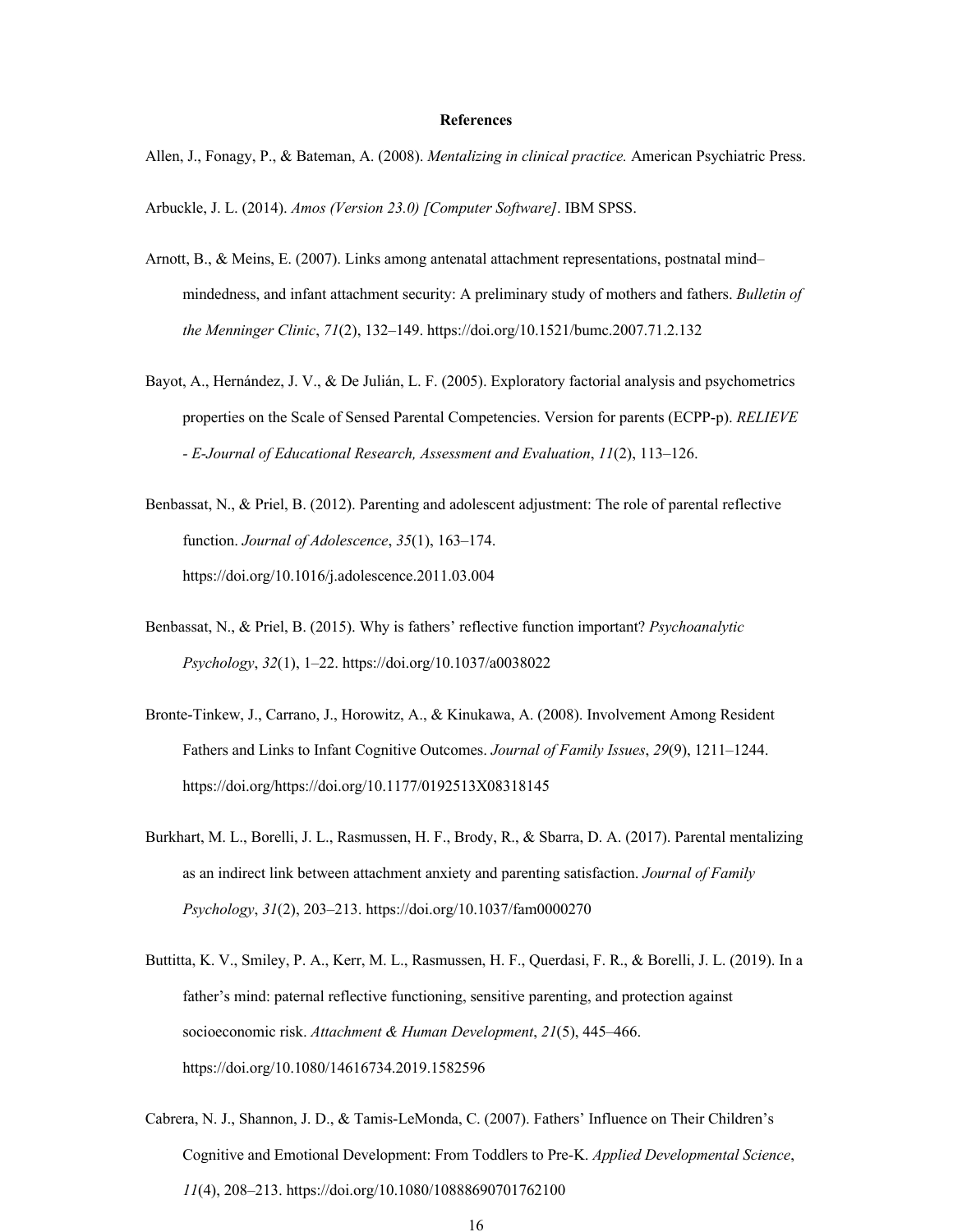- Camoirano, A. (2017). Mentalizing makes parenting work: A review about parental reflective functioning and clinical interventions to improve it. *Frontiers in Psychology*, *8*. https://doi.org/10.3389/fpsyg.2017.00014
- Cohen, J. (1988). *Statistical Power Analysis for the Behavioral Sciences* (2nd ed.). Lawrence Erlbaum Associates.
- Cooke, D., Priddis, L., Luyten, P., Kendall, G., & Cavanagh, R. (2017). Paternal and Maternal Reflective Functioning in the Western Australian Peel Child Health Study. *Infant Mental Health Journal*, *38*(5), 561–574. https://doi.org/10.1002/imhj.21664
- Esbjørn, B. H., Pedersen, S. H., Daniel, S. I., Hald, H. H., Holm, J. M., & Steele, H. (2013). Anxiety levels in clinically referred children and their parents: Examining the unique influence of selfreported attachment styles and interview-based reflective functioning in mothers and fathers. *British Journal of Clinical Psychology*, *52*(4), 394–407. https://doi.org/10.1111/bjc.12024
- Farkas Klein, C. (2008). Escala de evaluación parental (EEP): Desarrollo, propiedades psicométricas y aplicaciones. *Universitas Psychologica*, *7*(2), 457–467.
- Fonagy, P., Gergely, G., Jurist, E. L., & Target, M. (2002). *Affect regulation, mentalization, and the development of the self*. Other Press.
- Fonagy, P., Gergely, G., & Target, M. (2007). The parent-infant dyad and the construction of the subjective self. *Journal of Child Psychology and Psychiatry*, *48*(3–4), 288–328. https://doi.org/10.1111/j.1469-7610.2007.01727.x
- Fonagy, P., Luyten, P., Moulton-Perkins, A., Lee, Y. W., Warren, F., Howard, S., Ghinai, R., Fearon, P., & Lowyck, B. (2016). Development and validation of a self-report measure of mentalizing: The Reflective Functioning Questionnaire. *PLoS ONE*, *11*(7), e0158678. https://doi.org/10.1371/journal.pone.0158678
- Fonagy, P., Steele, M., Steele, H., Moran, G. S., & Higgitt, A. C. (1991). The capacity for understanding mental states: The reflective self in parent and child and its significance for security of attachment. *Infant Mental Health Journal*, *12*(3), 201–218. https://doi.org/10.1002/1097- 0355(199123)12:3<201::AID-IMHJ2280120307>3.0.CO;2-7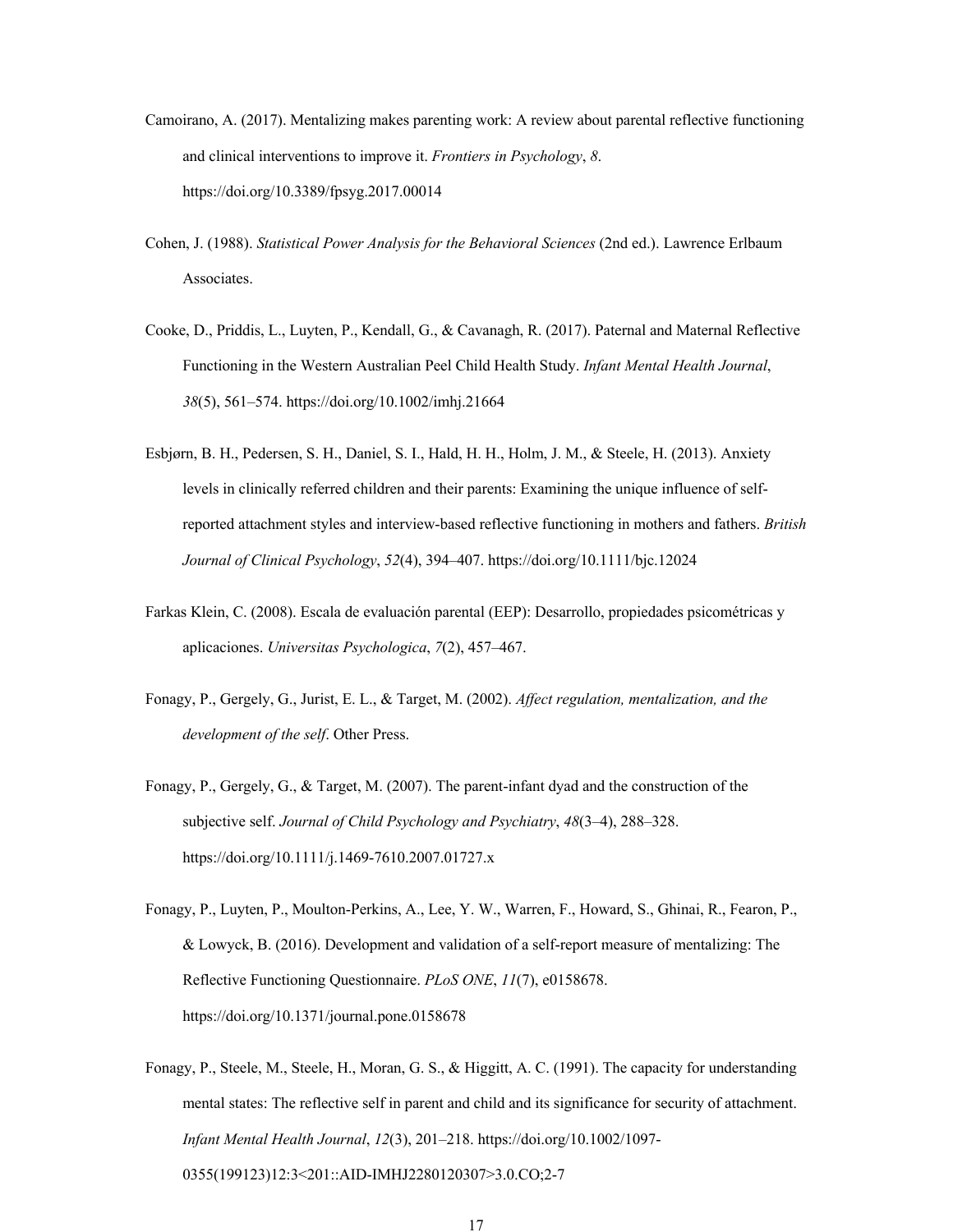- Garaigordobil, M., & Machimbarrena, J. M. (2017). Stress, competence, and parental educational styles in victims and aggressors of bullying and cyberbullying [Estrés, competencia y prácticas educativas parentales en víctimas y agresores de bullying y cyberbullying]. *Psicothema*, *29*(3), 335–340. https://doi.org/10.7334/psicothema2016.258
- Gordo, L., Elejalde, L., & Martínez-Pampliega, A. (2020). Versión Española del Cuestionario de Función Reflexiva Parental (CFRP-18). *Revista Iberoamericana de Diagnóstico y Evaluación – e Avaliação Psicológica*, *55*(2). https://doi.org/10.21865/RIDEP55.2.01

Grady, K., & Wallston, B. S. (1988). *Research in Health Care Settings*. Sage.

Grienenberger, J. F., Kelly, K., & Slade, A. (2005). Maternal reflective functioning, mother–infant affective communication, and infant attachment: Exploring the link between mental states and observed caregiving behavior in the intergenerational transmission of attachment. *Attachment & Human Development*, *7*(3), 299–311. https://doi.org/10.1080/14616730500245963

Hayes, A. F. (2012). *PROCESS [SPSS Macro]*. http://processmacro.org/index.html

- Heron-Delaney, M., Kenardy, J. A., Brown, E. A., Jardine, C., Bogossian, F., Neuman, L., De Dassel, T., & Pritchard, M. (2016). Early Maternal Reflective Functioning and Infant Emotional Regulation in a Preterm Infant Sample at 6 Months Corrected Age. *Journal of Pediatric Psychology*, *41*(8), 906– 914. https://doi.org/10.1093/jpepsy/jsv169
- Hu, L. T., & Bentler, P. M. (1999). Cutoff criteria for fit indexes in covariance structure analysis: Conventional criteria versus new alternatives. *Structural Equation Modeling: A Multidisciplinary Journal*, *6*(1), 1–55. https://doi.org/10.1080/10705519909540118
- Hudson, D. B., Elek, S. M., & Fleck, C. M. (2001). First-time mothers' and fathers' transition to parenthood: Infant care self-efficacy, parenting satisfaction, and infant sex. *Issues in Comprehensive Pediatric Nursing, 24*(1), 31–43.
- Katz, M. H. (2006). *Multivariable analysis. A Practical Guide for Clinicians* (2nd ed.). Cambridge University Press.
- Kline, R. B. (2005). *Principles and Practice of Structural Equation Modeling* (2nd ed). The Guilford Press.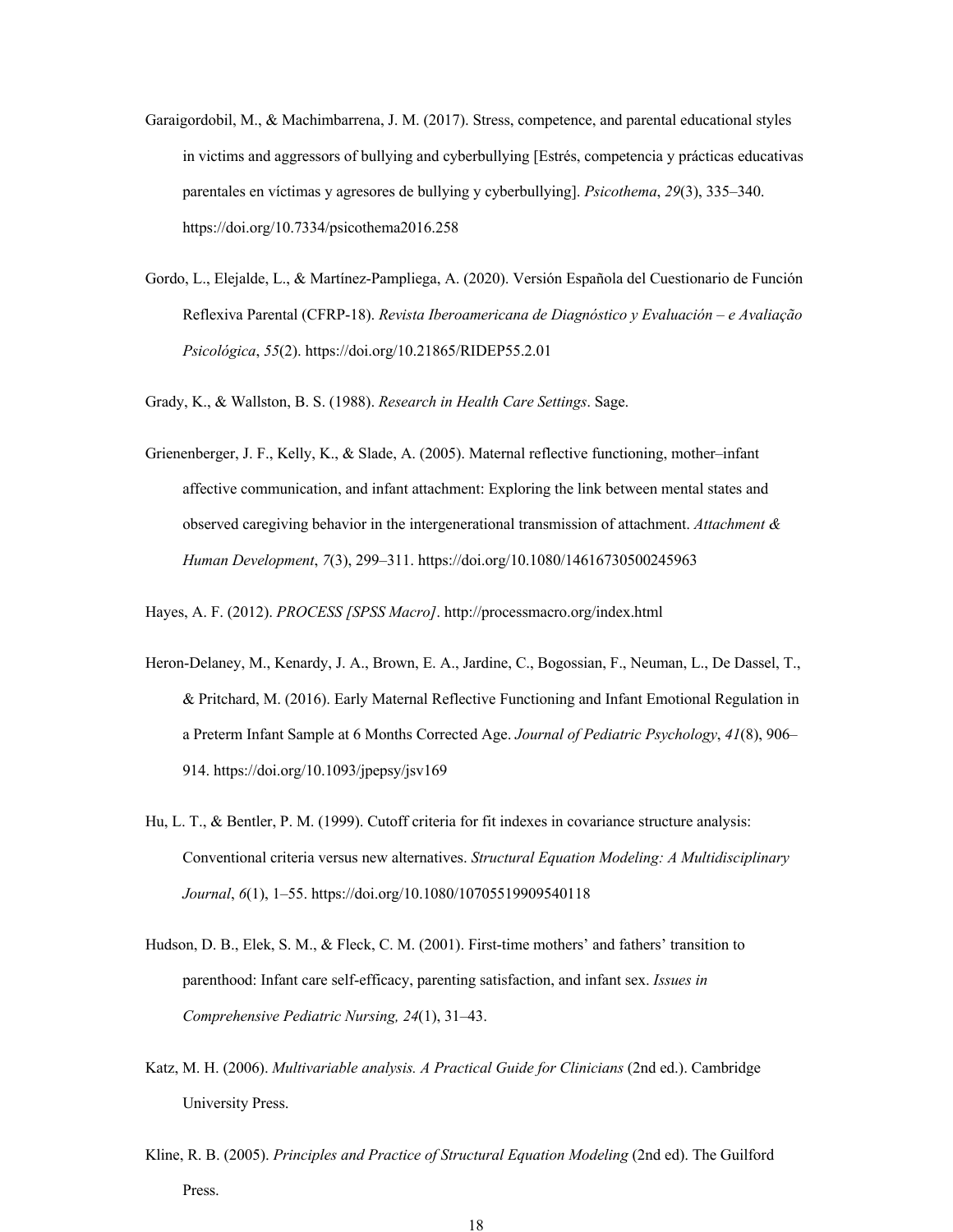- Krink, S., Muehlhan, C., Luyten, P., Romer, G., & Ramsauer, B. (2018). Parental Reflective Functioning Affects Sensitivity to Distress in Mothers with Postpartum Depression. *Journal of Child and Family Studies*, *27*(5), 1671–1681. https://doi.org/10.1007/s10826-017-1000-5
- Lamb, M. E., & Lewis, C. (2004). The Development and Significance of Father-Child Relationships in Two-Parent Families. In M. E. Lamb (Ed.), *The role of the father in child development* (4th ed., pp. 272–306). Wiley.
- Lansford, J. E., Bornstein, M. H., Dodge, K. A., Skinner, A. T., Putnick, D. L., & Deater-Deckard, K. (2011). Attributions and Attitudes of Mothers and Fathers in the United States. *Parenting*, *11*(2–3), 199–213. https://doi.org/10.1080/15295192.2011.585567
- Lewis, C., & Lamb, M. E. (2003). Fathers' influences on children's development: The evidence from two-parent families. *European Journal of Psychology of Education*, *18*(2), 211–228. https://doi.org/10.1007/BF03173485
- Lopes, M., & Dixe, M. (2012). Positive parenting by parents of children up to three years of age: development and validation of measurement scales. *Revista Latino-Americana de Enfermagem*, *20*(4), 787–795. https://doi.org/10.1590/S0104-11692012000400020
- Luyten, P., Mayes, L. C., Nijssens, L., & Fonagy, P. (2017). The parental reflective functioning questionnaire: Development and preliminary validation. *PLoS ONE*, *12*(5), e0176218. https://doi.org/10.1371/journal.pone.0176218
- Luyten, P., Nijssens, L., Fonagy, P., & Mayes, L. C. (2017). Parental Reflective Functioning: Theory, Research, and Clinical Applications. *The Psychoanalytic Study of the Child*, *70*(1), 174–199. https://doi.org/10.1080/00797308.2016.1277901

Meins, E., & Fernyhough, C. (2015). *Mind-Mindedness Coding Manual, Version2.2*. Durham University.

Meins, E., Fernyhough, C., de Rosnay, M., Arnott, B., Leekam, S. R., & Turner, M. (2012). Mind-Mindedness as a Multidimensional Construct: Appropriate and Nonattuned Mind-Related Comments Independently Predict Infant-Mother Attachment in a Socially Diverse Sample. *Infancy*, *17*(4), 393–415. https://doi.org/10.1111/j.1532-7078.2011.00087.x

Meins, E., Fernyhough, C., Fradley, E., & Tuckey, M. (2001). Rethinking Maternal Sensitivity: Mothers'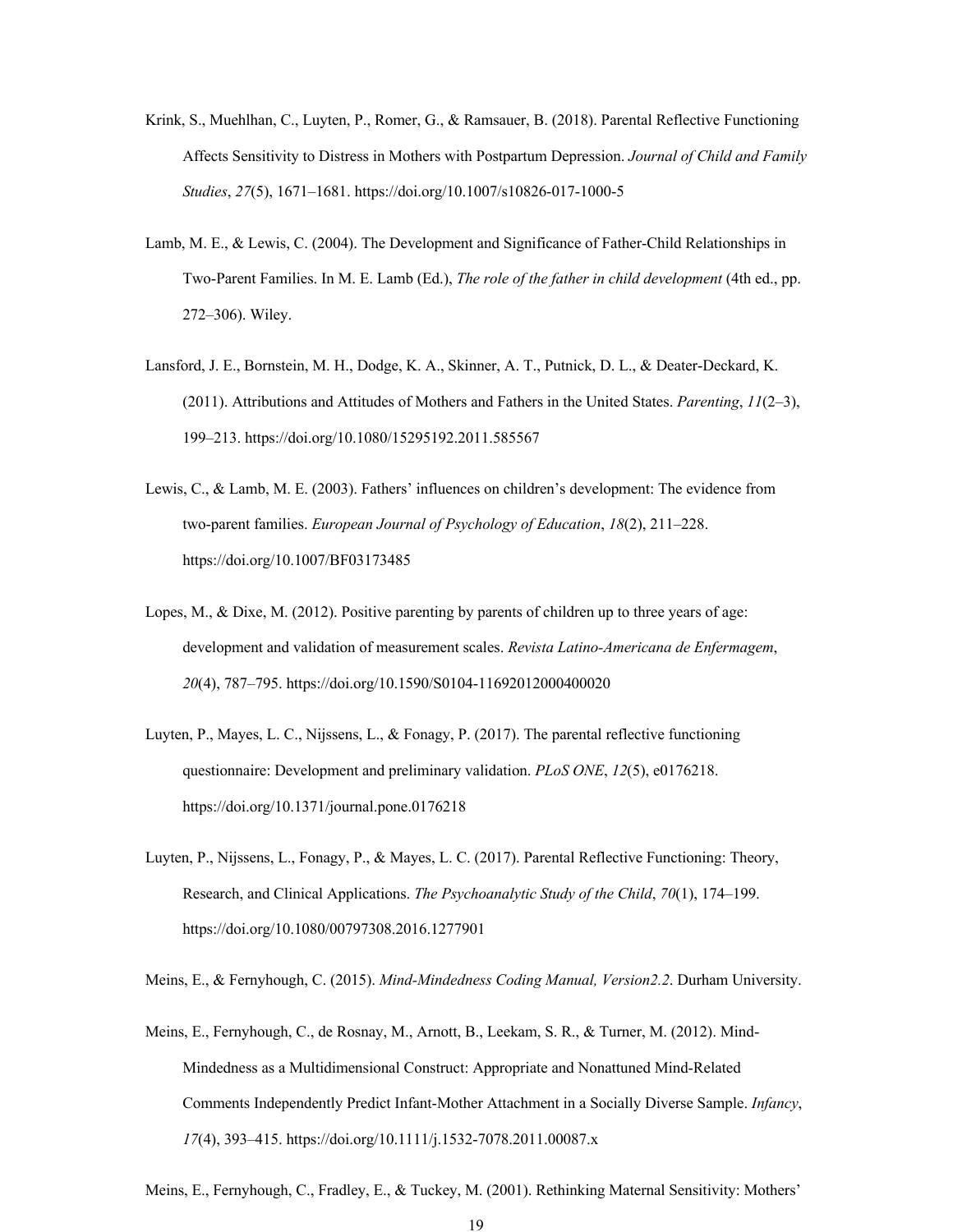Comments on Infants' Mental Processes Predict Security of Attachment at 12 Months. *Journal of Child Psychology and Psychiatry*, *42*(5), 637–648. https://doi.org/10.1111/1469-7610.00759

- Meins, E., Fernyhough, C., Wainwright, R., Das Gupta, M., Fradley, E., & Tuckey, M. (2002). Maternal Mind-Mindedness and Attachment Security as Predictors of Theory of Mind Understanding. *Child Development*, *73*(6), 1715–1726. https://doi.org/10.1111/1467-8624.00501
- Mitjavila, M. (2013). Investigación y aportaciones de Peter Fonagy: Una revisión desde el 2002 al 2012. *Temas de Psicoanálisis*, *5*, 1–17. http://www.temasdepsicoanalisis.org/wpcontent/uploads/2013/01/PDF-MITJAVILA1.pdf
- Mota, C., Calleja, N., Sánchez, C., & Carreño, J. (2019). Escala de Creencias sobre la Maternidad: Construcción y Validación en Mujeres Mexicanas. *Revista Iberoamericana de Diagnóstico y Evaluación – e Avaliação Psicológica*, *50*(1), 163–172. https://doi.org/10.21865/RIDEP50.1.13
- Nijssens, L., Bleys, D., Casalin, S., Vliegen, N., & Luyten, P. (2018). Parental Attachment Dimensions and Parenting Stress: The Mediating Role of Parental Reflective Functioning. *Journal of Child and Family Studies*, *27*(6), 2025–2036. https://doi.org/10.1007/s10826-018-1029-0
- Ordway, M. R., Sadler, L. S., Dixon, J., & Slade, A. (2014). Parental reflective functioning: Analysis and promotion of the concept for paediatric nursing. *Journal of Clinical Nursing*, *23*(23–24), 3490– 3500. https://doi.org/10.1111/jocn.12600
- Ordway, M. R., Webb, D., Sadler, L. S., & Slade, A. (2015). Parental Reflective Functioning: An Approach to Enhancing Parent-Child Relationships in Pediatric Primary Care. *Journal of Pediatric Health Care*, *29*(4), 325–334. https://doi.org/10.1016/j.pedhc.2014.12.002
- Pajulo, M., Tolvanen, M., Karlsson, L., Halme-Chowdhury, E., Öst, C., Luyten, P., Mayes, L., & Karlsson, H. (2015). The prenatal parental reflective functioning questionnaire: Exploring factor structure and construct validity of a new measure in the Finn Brain Birth Cohort pilot study. *Infant Mental Health Journal*, *36*(4), 399–414. https://doi.org/10.1002/imhj.21523
- Pazzagli, C., Delvecchio, E., Raspa, V., Mazzeschi, C., & Luyten, P. (2018). The Parental Reflective Functioning Questionnaire in Mothers and Fathers of School-Aged Children. *Journal of Child and Family Studies*, *27*(1), 80–90. https://doi.org/10.1007/s10826-017-0856-8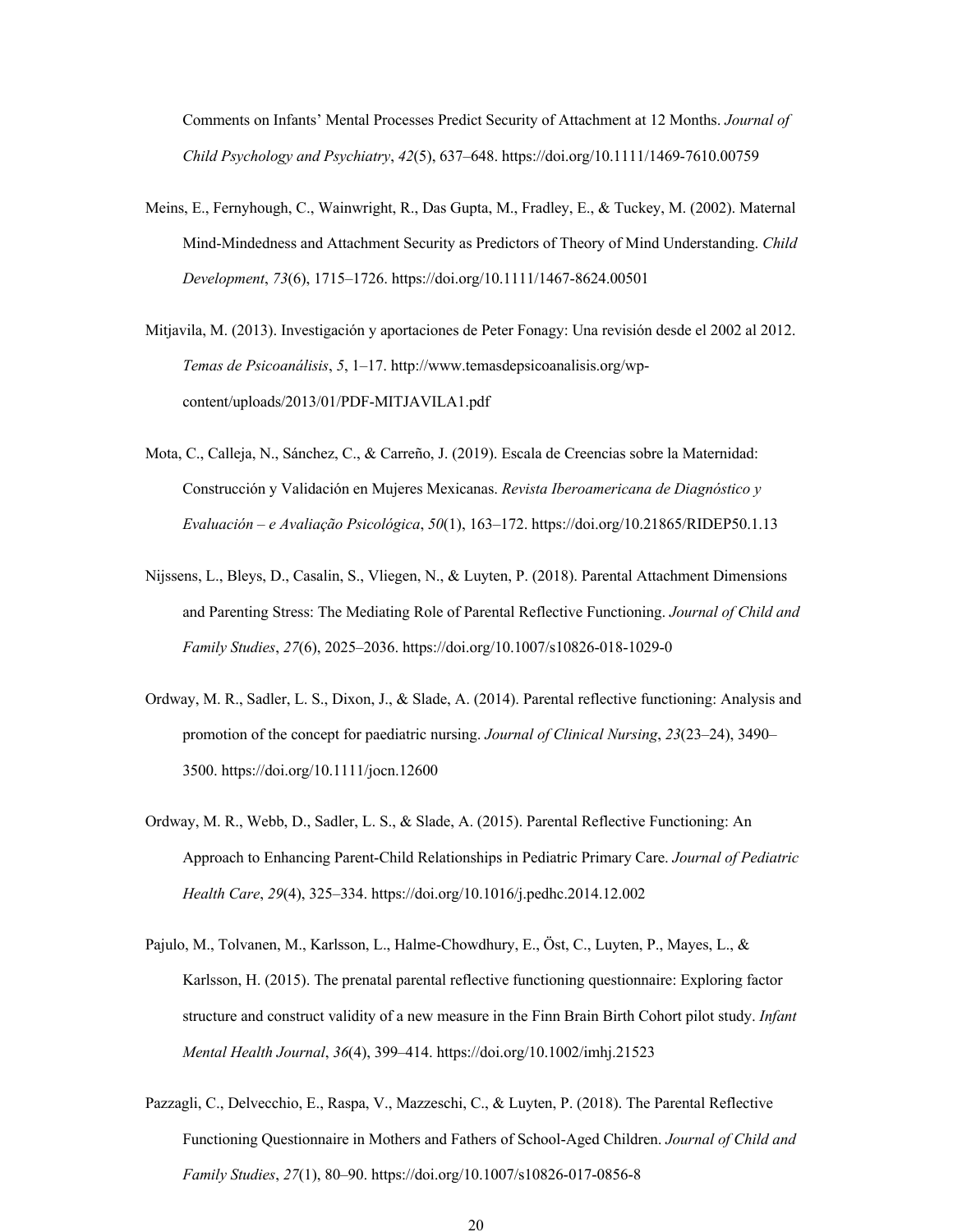- Rosso, A. M., Viterbori, P., & Scopesi, A. M. (2015). Are maternal reflective functioning and attachment security associated with preadolescent mentalization? *Frontiers in Psychology*, *6*. https://doi.org/10.3389/fpsyg.2015.01134
- Rostad, W. L., & Whitaker, D. J. (2016). The Association Between Reflective Functioning and Parent– Child Relationship Quality. *Journal of Child and Family Studies*, *25*(7), 2164–2177. https://doi.org/10.1007/s10826-016-0388-7
- Rutherford, H. J., Booth, C. R., Luyten, P., Bridgett, D. J., & Mayes, L. C. (2015). Investigating the association between parental reflective functioning and distress tolerance in motherhood. *Infant Behavior and Development*, *40*, 54–63. https://doi.org/10.1016/j.infbeh.2015.04.005
- Rutherford, H. J., Goldberg, B., Luyten, P., Bridgett, D. J., & Mayes, L. C. (2013). Parental reflective functioning is associated with tolerance of infant distress but not general distress: Evidence for a specific relationship using a simulated baby paradigm. *Infant Behavior and Development*, *36*(4), 635–641. https://doi.org/10.1016/j.infbeh.2013.06.008
- Scopesi, A. M., Rosso, A. M., Viterbori, P., & Panchieri, E. (2015). Mentalizing Abilities in Preadolescents' and Their Mothers' Autobiographical Narratives. *The Journal of Early Adolescence*, *35*(4), 467–483. https://doi.org/10.1177/0272431614535091
- Sharp, C., & Fonagy, P. (2008). The parent's capacity to treat the child as a psychological agent: Constructs, measures and implications for developmental psychopathology. *Social Development*, *17*(3), 737–754. https://doi.org/10.1111/j.1467-9507.2007.00457.x
- Sharp, C., Fonagy, P., & Goodyer, I. M. (2006). Imagining your child's mind: Psychosocial adjustment and mothers' ability to predict their children's attributional response styles. *British Journal of Developmental Psychology*, *24*(1), 197–214. https://doi.org/10.1348/026151005X82569
- Sierau, S., Lehmann, E., & Jungmann, T. (2011). Fathers in disadvantaged families: The importance of parental self-efficacy and partnership satisfaction for infants' development and mothers' interactive style. *Family Science*, *2*(2), 76–86. https://doi.org/10.1080/19424620.2011.639141
- Slade, A. (2005). Parental reflective functioning: An introduction. *Attachment and Human Development*, *7*(3), 269–281. https://doi.org/10.1080/14616730500245906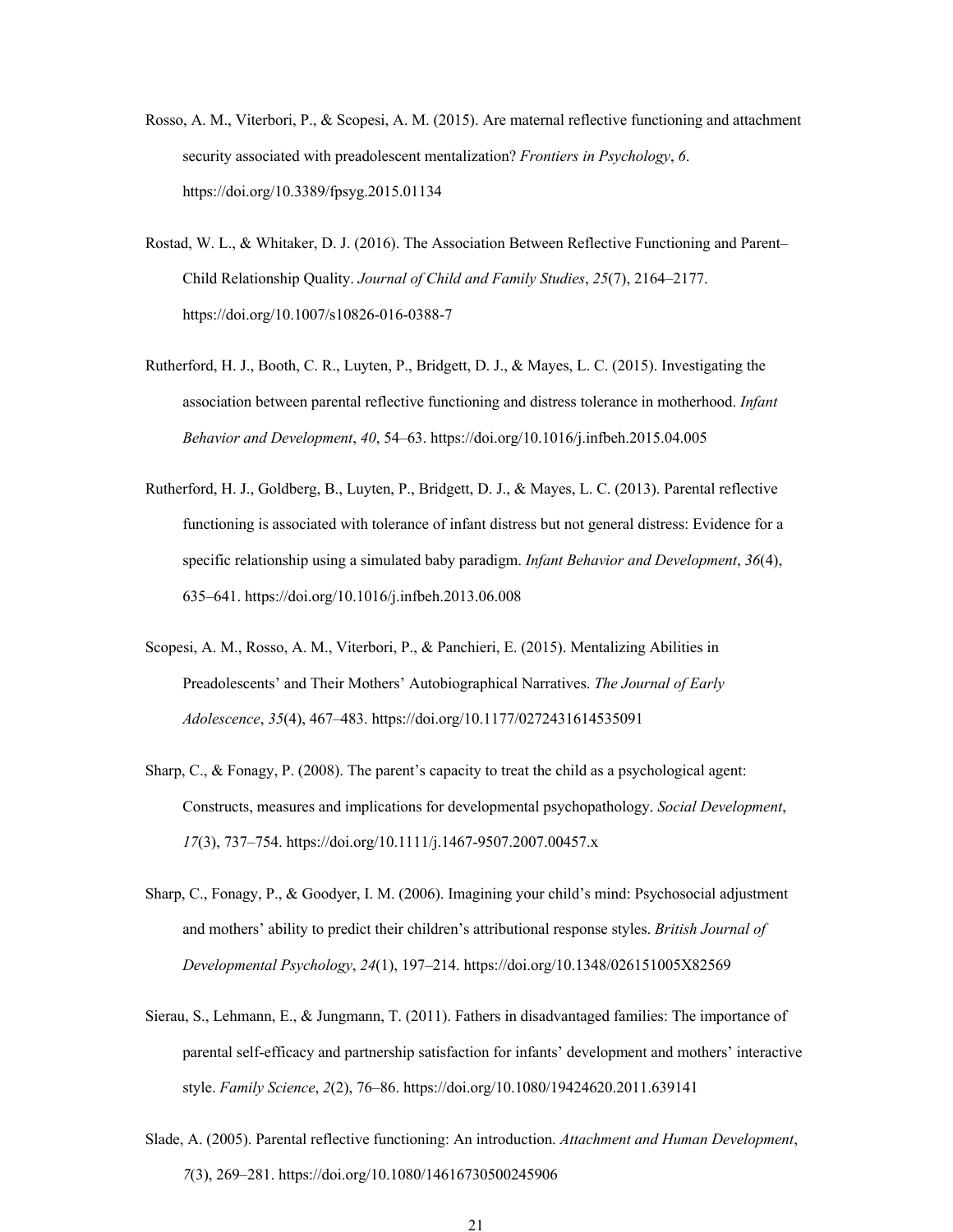- Slade, A. (2007). Reflective Parenting Programs: Theory and Development. *Psychoanalytic Inquiry*, *26*(4), 640–657. https://doi.org/10.1080/07351690701310698
- Slade, A., Aber, J. L., Bresgi, I., Berger, B., & Kaplan, C. A. (2004). *The Parent Development Interview-Revised*. The City University of New York.
- Slade, A., Grienenberger, J., Bernbach, E., Levy, D., & Locker, A. (2005). Maternal reflective functioning , attachment , and the transmission gap : A preliminary study. *Attachment and Human Development*, *7*(3), 283–298. https://doi.org/10.1080/14616730500245880
- Smaling, H. J. A., Huijbregts, S. C. J., van der Heijden, K. B., Hay, D. F., van Goozen, S. H. M., & Swaab, H. (2017). Prenatal Reflective Functioning and Development of Aggression in Infancy: The Roles of Maternal Intrusiveness and Sensitivity. *Journal of Abnormal Child Psychology*, *45*(2), 237–248. https://doi.org/10.1007/s10802-016-0177-1
- Squires, J., Bricker, D., & Twombly, E. (2015). *Ages & Stages Questionnaires®: Social-Emotional, Second Edition (ASQ®:SE-2)*. Brookes Publishing.
- Stacks, A. M., Muzik, M., Wong, K., Beeghly, M., Huth-Bocks, A., Irwin, J. L., & Rosenblum, K. L. (2014). Maternal reflective functioning among mothers with childhood maltreatment histories: links to sensitive parenting and infant attachment security. *Attachment & Human Development*, *16*(5), 515–533. https://doi.org/10.1080/14616734.2014.935452
- Steele, H., & Steele, M. (2005). Understanding and Resolving Emotional Conflict: The London Parent-Child Project. In K. E. Grossmann, K. Grossmann, & E. Waters (Eds.), *Attachment from infancy to adulthood. The major longitudinal studies* (pp. 137–164). Guilford Press.
- Steele, H., & Steele, M. (2008). On the origins of reflective functioning. In F. N. Busch (Ed.), *Mentalization: Theoretical considerations, research findings, and clinical implications* (pp. 133– 158). The Analytic Press.
- Stover, C. S., & Kiselica, A. (2014). An initial examination of the association of reflective functioning to parenting of fathers. *Infant Mental Health Journal*, *35*(5), 452–461. https://doi.org/10.1002/imhj.21459

Tabachnick, B. G., & Fidell, L. S. (2001). *Using Multivariate Statistics* (4th ed.). Allyn & Bacon.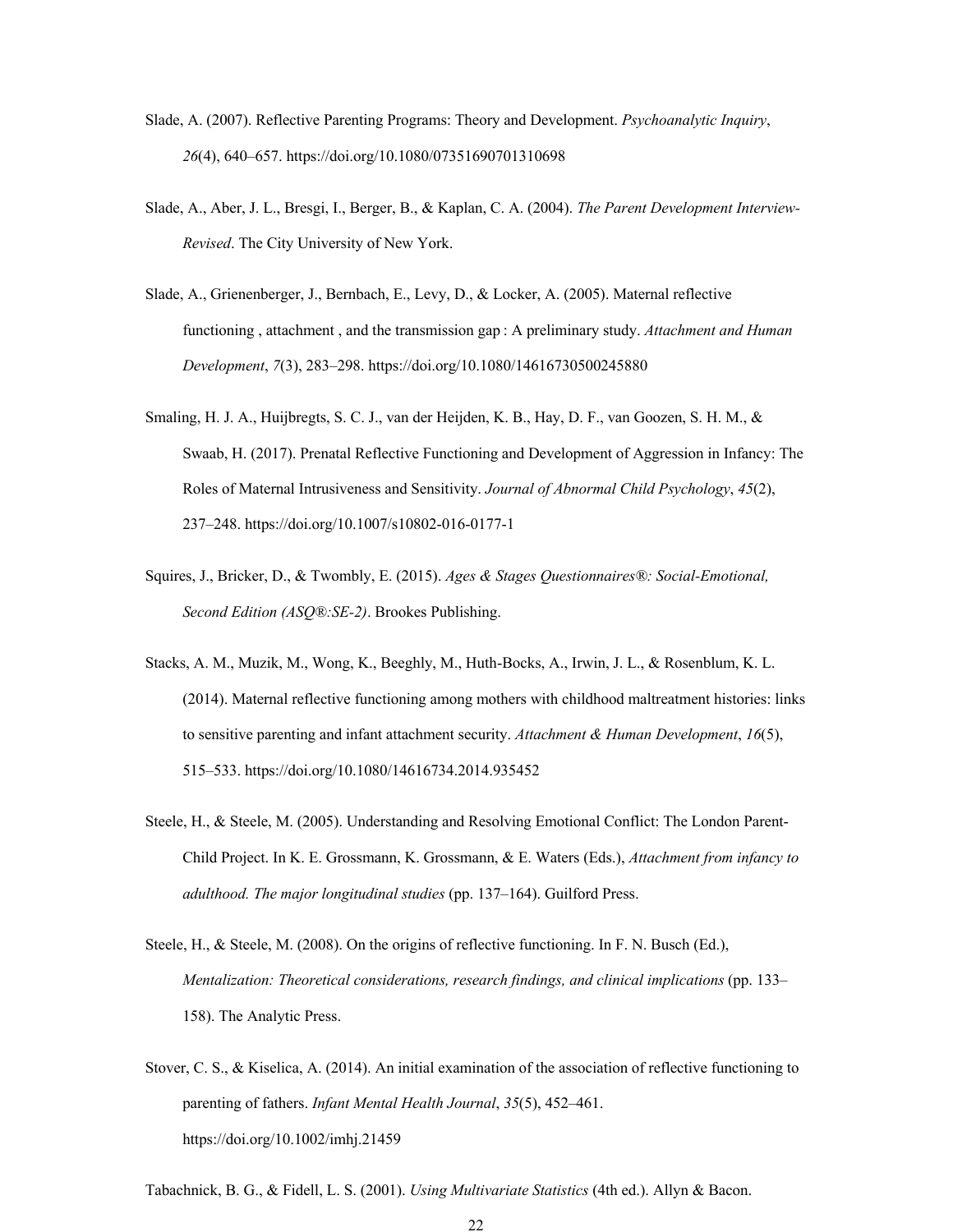- Tamis-LeMonda, C. S., Shannon, J. D., Cabrera, N. J., & Lamb, M. E. (2004). Fathers and Mothers at Play With Their 2- and 3-Year-Olds: Contributions to Language and Cognitive Development. *Child Development*, *75*(6), 1806–1820. https://doi.org/10.1111/j.1467-8624.2004.00818.x
- Turner, J. M., Wittkowski, A., & Hare, D. J. (2008). The relationship of maternal mentalization and executive functioning to maternal recognition of infant cues and bonding. *British Journal of Psychology*, *99*(4), 499–512. https://doi.org/10.1348/000712608X289971
- Wald, A. (1945). Sequential Tests of Statistical Hypotheses. *The Annals of Mathematical Statistics*, *16*(2), 117–186. https://doi.org/10.1214/aoms/1177731118
- Weaver, C. M., Shaw, D. S., Dishion, T. J., & Wilson, M. N. (2008). Parenting self-efficacy and problem behavior in children at high risk for early conduct problems: The mediating role of maternal depression. *Infant Behavior & Development*, *31*(4), 594–605. https://doi.org/10.1016/j.infbeh.2008.07.006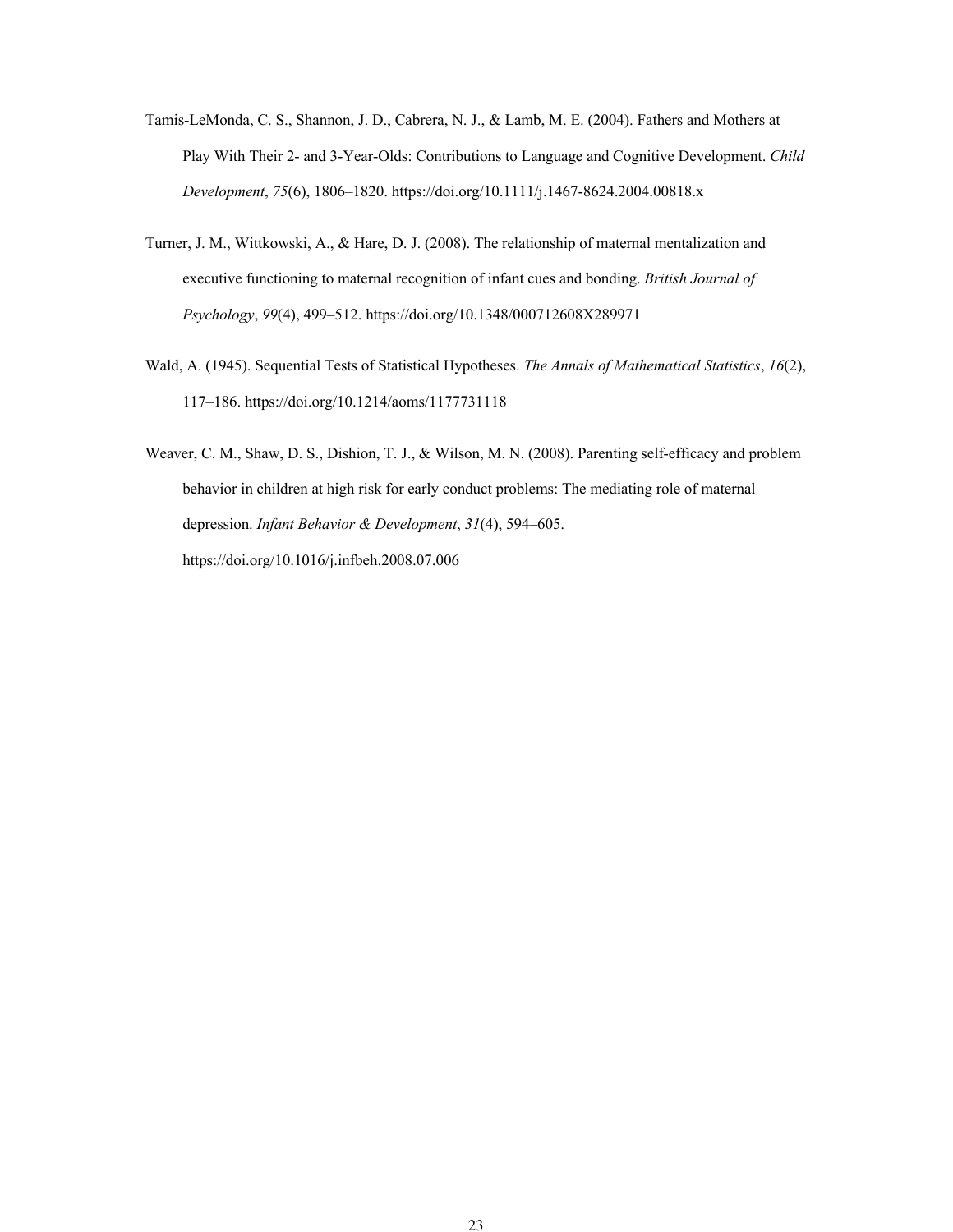

 $\begin{array}{c} \n p < .05 \\
\n p < .001\n \end{array}$ 

*Figure 1.* Structural model corresponding to the final model proposed by the study.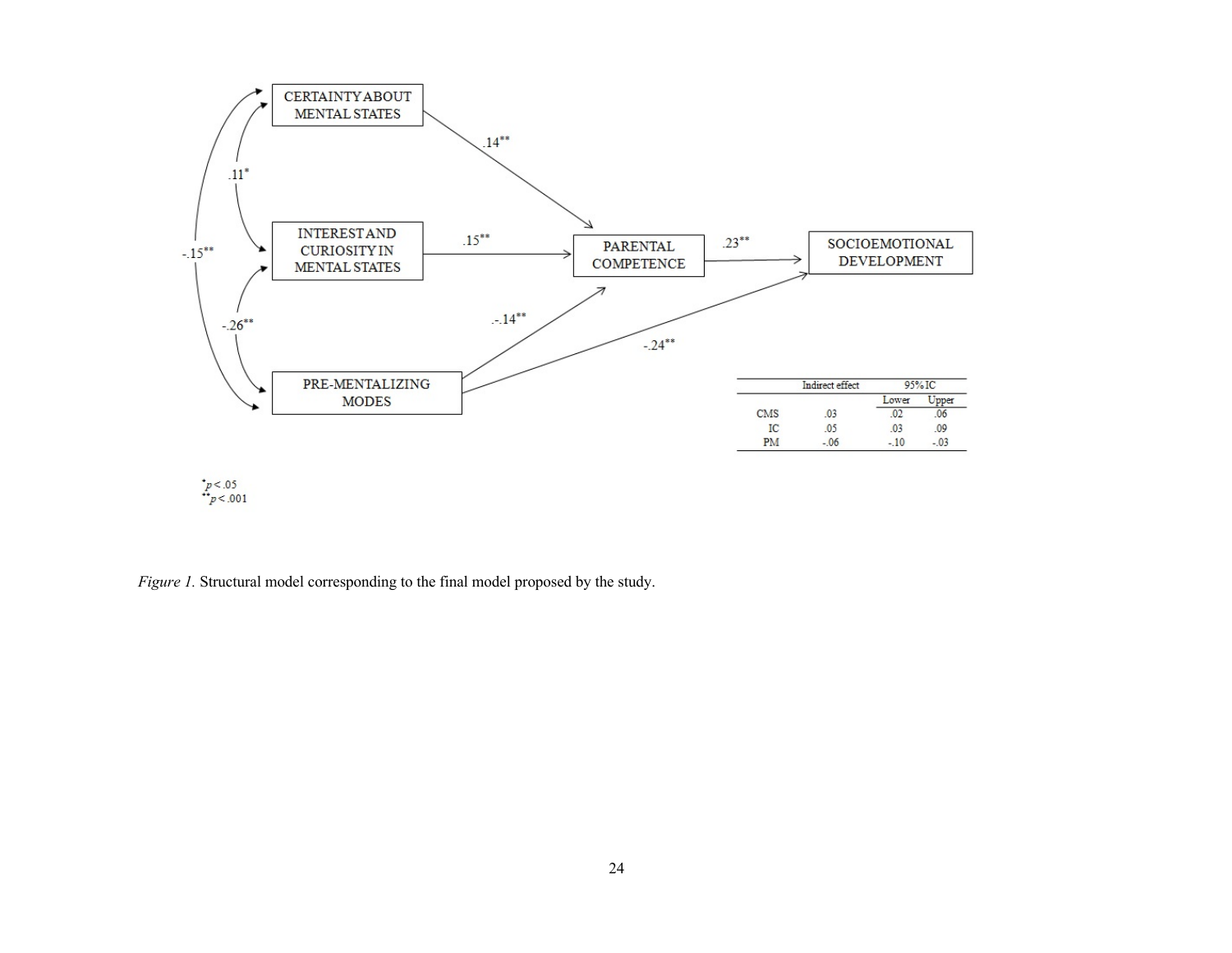

*Figure 2.* Model of the study for fathers (left) and mothers (right)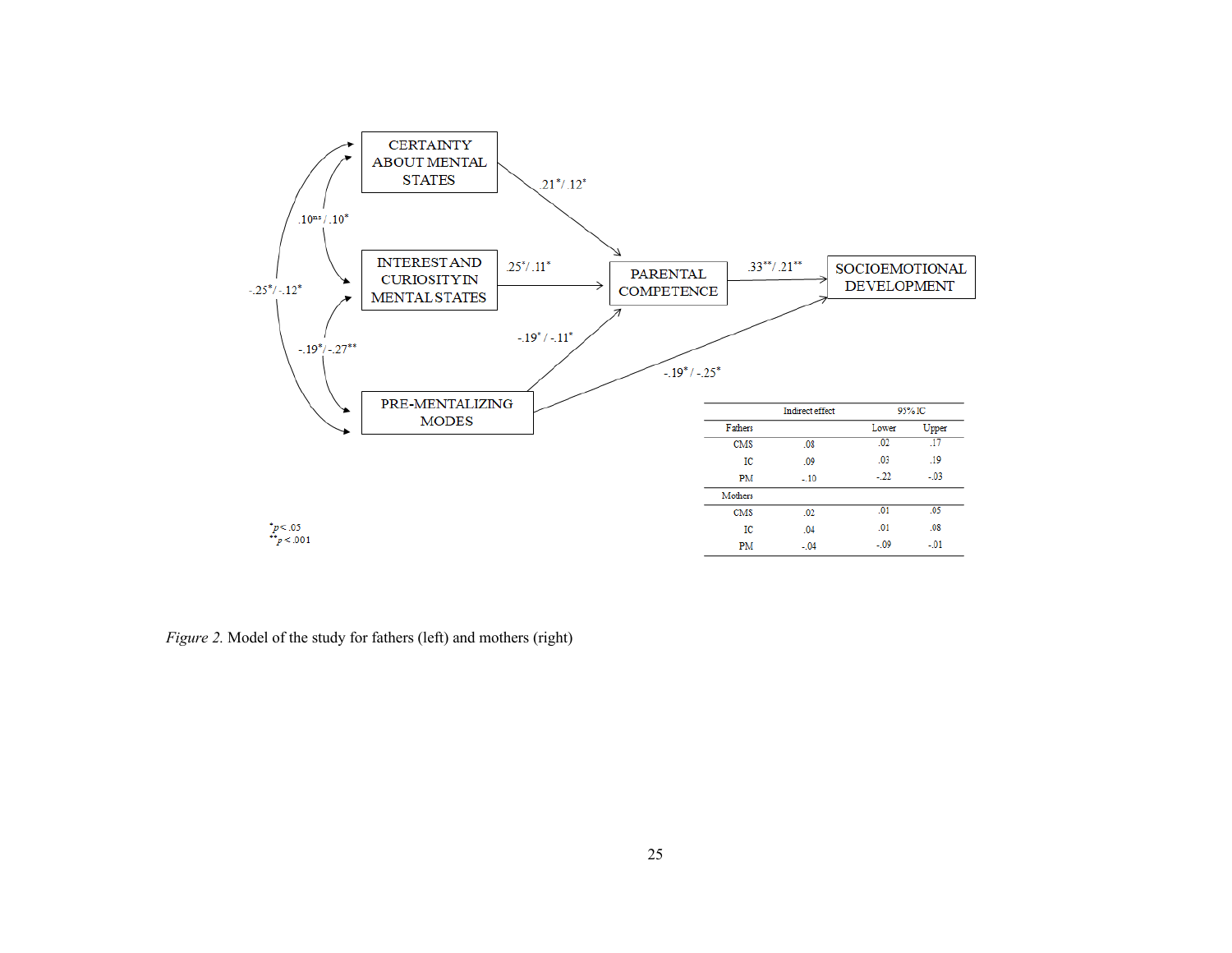# Table 1.

# *Sociodemographic characteristics of the study sample.*

| Parameter                      | Mothers $(n = 433)$ | Fathers $(n=113)$ |  |
|--------------------------------|---------------------|-------------------|--|
| Age $-M(SD)$ in years          | 36.23(3.85)         | 37.85 (3.96)      |  |
| Spanish nationality (%)        | 95.8                | 96.3              |  |
| Marital status (%):            |                     |                   |  |
| Two-parent families            | $88\,$              | 95.6              |  |
| Single                         | 11.3                | 2.6               |  |
| Separated/Divorced             | 0.5                 | 1.8               |  |
| Widowed                        | 0.2                 |                   |  |
| Educational level (%):         |                     |                   |  |
| Less than primary education    | 0.1                 | 0.9               |  |
| Primary studies                | $\mathfrak{Z}$      | 2.7               |  |
| Secondary studies              | 25.2                | 39.1              |  |
| Higher education (University,  | 68.5                | 54.6              |  |
| Master's degree and doctorate) |                     |                   |  |
| Other                          | $3.2\,$             | 2.7               |  |
| Employment status (%):         |                     |                   |  |
| In employment                  | 82                  | 93.7              |  |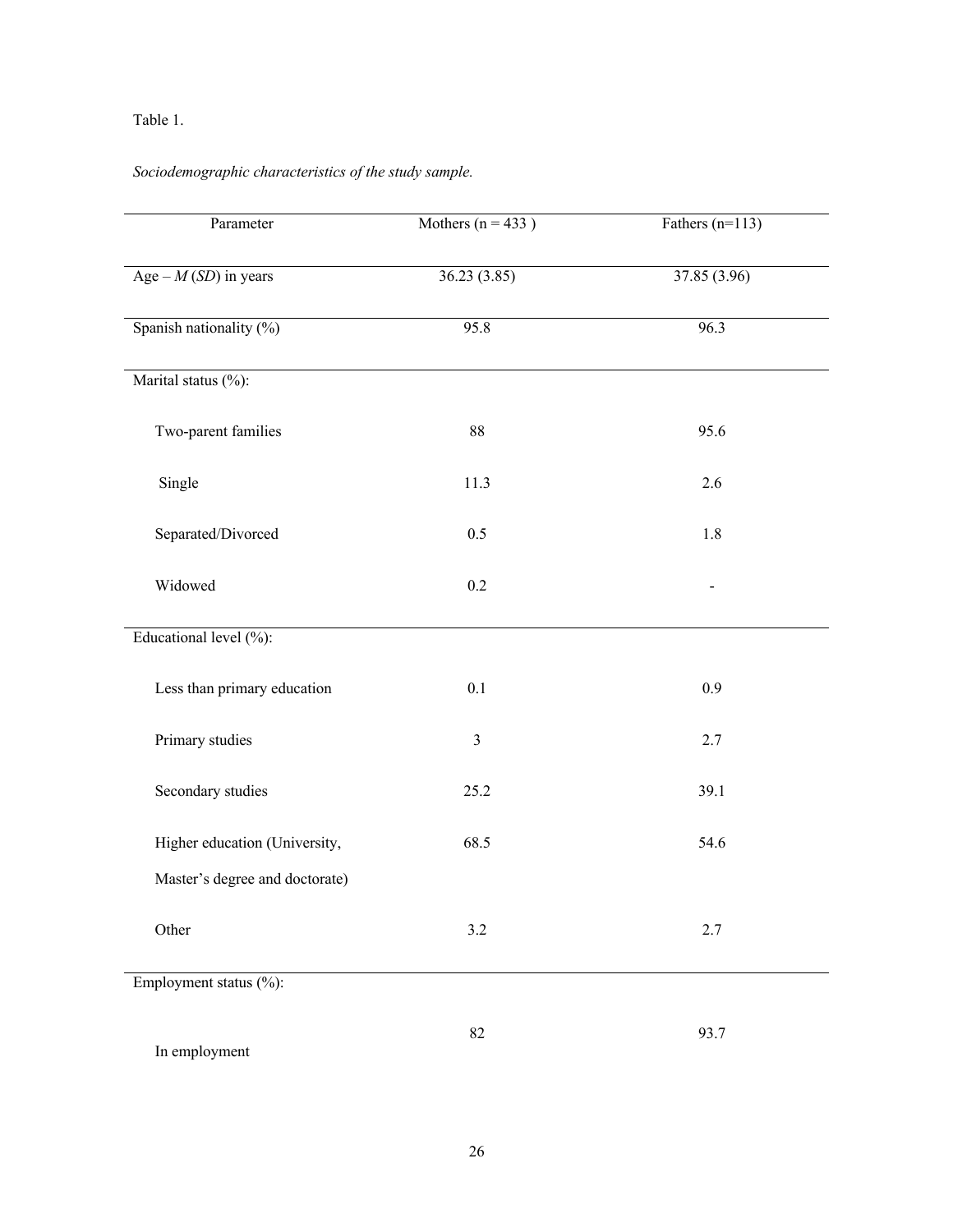| Unemployed              | 9.8         | 4.5                          |
|-------------------------|-------------|------------------------------|
| Sick leave              | 1.9         | 1.8                          |
| Only studies            | 0.9         | $\qquad \qquad \blacksquare$ |
| Other situation         | 5.4         | -                            |
| Children                |             |                              |
| Age – $M(SD)$ in months | 15.77(7.11) | 16.27(7.02)                  |
| Gender                  |             |                              |
| Male (n) $%$            | 228 (52.7)  | 57(50.4)                     |
| Female (n) %            | 205 (47.3)  | 56 (49.6)                    |
|                         |             |                              |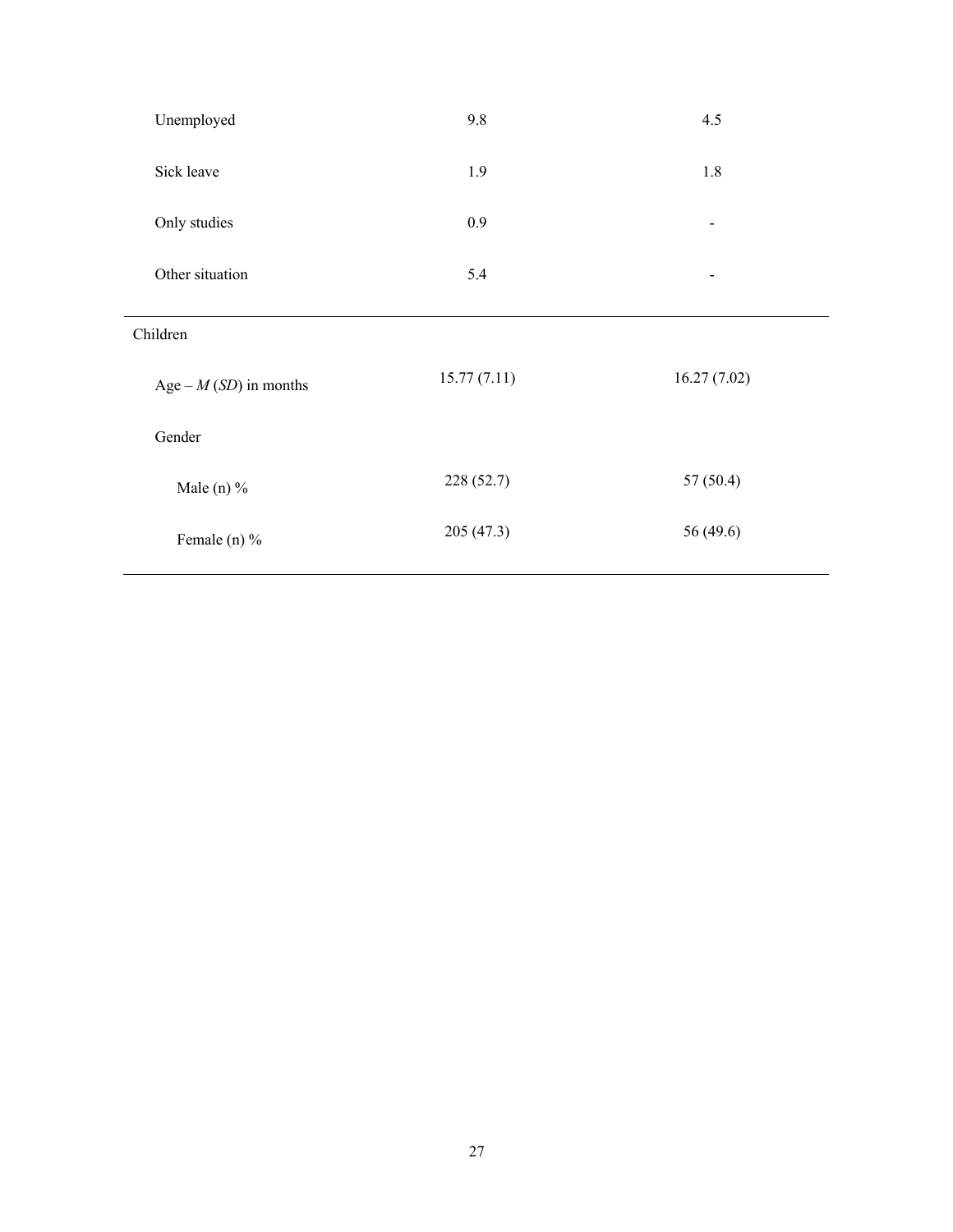## Table 2

|               |              |                                      |                |                                          | 2                   |                                                                                                      |        | 3           |   |                           | 4                   |   |     | 5                                                           |             |             | Mean $(SD)$       |        |                | $\boldsymbol{p}$ | Cohen's          |
|---------------|--------------|--------------------------------------|----------------|------------------------------------------|---------------------|------------------------------------------------------------------------------------------------------|--------|-------------|---|---------------------------|---------------------|---|-----|-------------------------------------------------------------|-------------|-------------|-------------------|--------|----------------|------------------|------------------|
|               |              |                                      |                |                                          |                     |                                                                                                      |        |             |   |                           |                     |   |     |                                                             |             |             |                   |        |                |                  | $\boldsymbol{d}$ |
|               | T.           | $\,$ F                               | M              | T                                        | $\mathbf{F}$        | M                                                                                                    | T      | F           | M | T                         | $\mathbf{F}$        | М | T F |                                                             | $\mathbf M$ | $\mathbf T$ | $\, {\bf F}$      | M      |                |                  |                  |
| 1. CMS        | $\mathbf{1}$ | $\begin{array}{ccc} & 1 \end{array}$ | $\overline{1}$ |                                          |                     |                                                                                                      |        |             |   |                           |                     |   |     |                                                             |             | 3.88        | 3.72              | 3.92   | $-1.87$        | .06              |                  |
|               |              |                                      |                |                                          |                     |                                                                                                      |        |             |   |                           |                     |   |     |                                                             |             | (1.04)      | (.94)             | (1.06) |                |                  |                  |
| 2. PM         |              | $-.15$ ** $-.25$ ** $-.12$ *         |                | $\overline{1}$                           | $\sim$ 1            | $\overline{1}$                                                                                       |        |             |   |                           |                     |   |     |                                                             |             | 1.56        | 1.70              | 1.53   | $2.78*$        | .01              | .28              |
|               |              |                                      |                |                                          |                     |                                                                                                      |        |             |   |                           |                     |   |     |                                                             |             | (.59)       | (.65)             | (.57)  |                |                  |                  |
| 3. IC         | $.11^*$      | .09                                  |                | $.10^*$ $-.26^{**}$ $-.19^*$ $-.27^{**}$ |                     |                                                                                                      | $-1$   | $1 \quad 1$ |   |                           |                     |   |     |                                                             |             | 5.82        | 5.61              | 5.87   | $-3.26$ ** .00 |                  |                  |
|               |              |                                      |                |                                          |                     |                                                                                                      |        |             |   |                           |                     |   |     |                                                             |             | (.78)       | (.87)             | (.75)  |                |                  | .32              |
|               |              |                                      |                |                                          |                     | $.18^{**}$ $.28^{**}$ $.14^{**}$ $-.20^{**}$ $-.29^{**}$ $-.15^{**}$ $.20^{**}$ $.31^{**}$ $.15^{*}$ |        |             |   |                           |                     |   |     |                                                             |             | 73.08       | 70.44             | 73.77  | $-3.66$ ** .00 |                  |                  |
| 4. Competence |              |                                      |                |                                          |                     |                                                                                                      |        |             |   |                           | $1 \quad 1 \quad 1$ |   |     |                                                             |             |             | $(8.68)$ $(8.89)$ | (8.50) |                |                  | .38              |
|               |              |                                      |                |                                          |                     |                                                                                                      |        |             |   |                           |                     |   |     |                                                             |             | 1.44        | 1.48              | 1.43   |                |                  |                  |
| 5. Soc D      | $.17***$     | .17                                  |                | $.16^{**}$ $-.29^{**}$                   | $-.28$ ** $-.28$ ** |                                                                                                      | $.10*$ | $.20^*$     |   | $.06$ $.28$ <sup>**</sup> | $.38***$            |   |     | $.25$ <sup>**</sup> 1 1 1<br>.77<br>(.78)<br>(.70)<br>(.79) | .44         |             |                   |        |                |                  |                  |

*Descriptive statistics, relationships between variables and gender differences.* 

*Note*: The *t* analyses refer to the parents' gender comparison. Total = T; F = Fathers; M = Mothers; CMS = Certainty about mental states; PM = Pre-mentalizing modes; IC = Interest and curiosity in mental states; Competence = Parental competence; Soc D = Socio-emotional development.

 $\mu$ <sup>\*</sup> $p$  < .05.  $\mu$ <sup>\*</sup> $p$  < .001.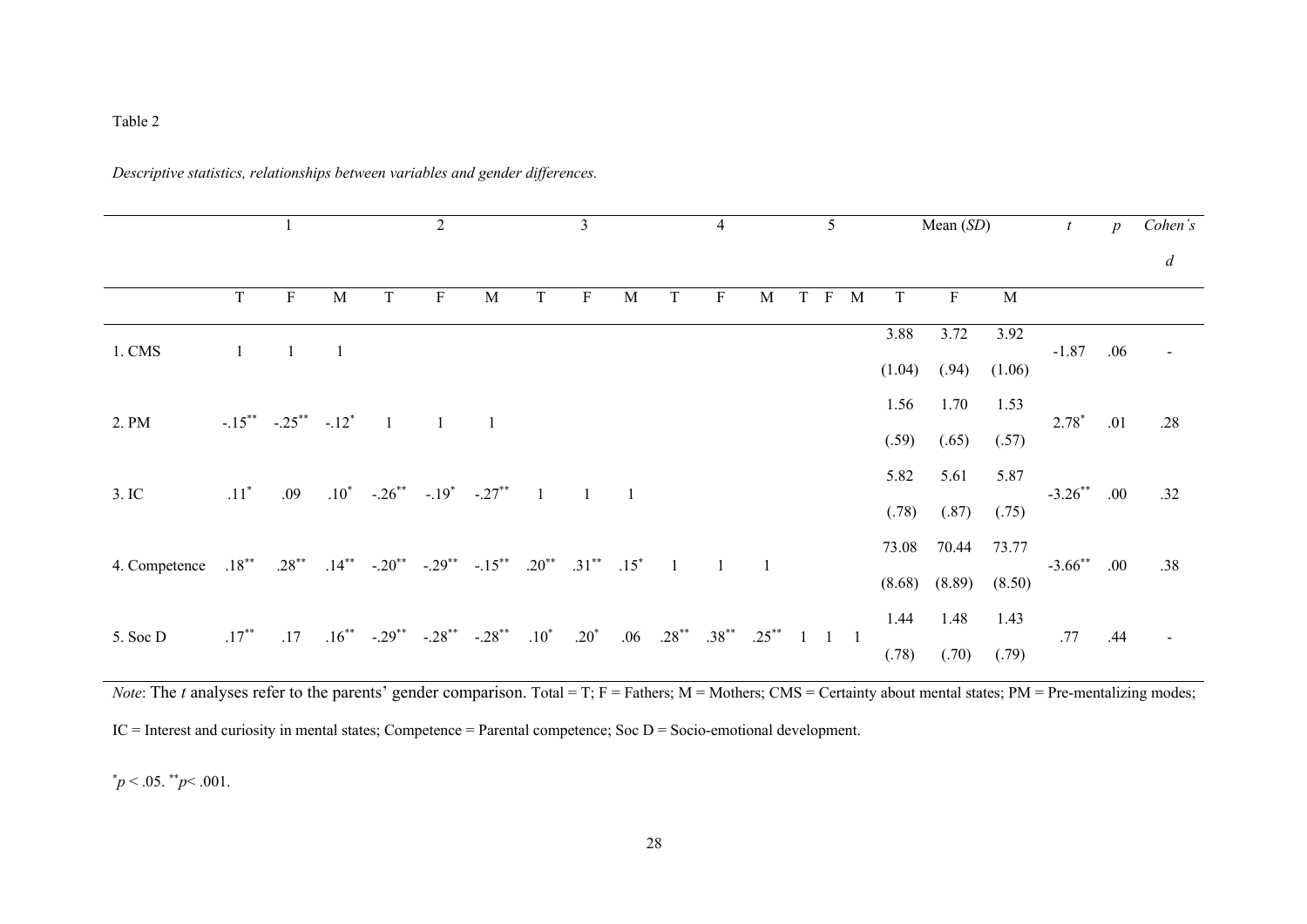### Table 3.

| Goodness of fit indices of the models of the study hypothesis |  |  |  |  |  |
|---------------------------------------------------------------|--|--|--|--|--|
|                                                               |  |  |  |  |  |

|         | $\chi^2$ | Df           | $\boldsymbol{P}$         | $\chi^2/df$ | RMSEA | 90% CI       | <b>GFI</b> | <b>CFI</b> | $\Delta \chi^2$ |
|---------|----------|--------------|--------------------------|-------------|-------|--------------|------------|------------|-----------------|
|         |          |              |                          |             |       | <b>RMSEA</b> |            |            |                 |
| Model 1 | .00.     | $\mathbf{0}$ | $\overline{\phantom{a}}$ |             | .18   | .156, .201   | 1.00       | 1.00       |                 |
| Model 2 | 39.04    | 3            | .00.                     | 13.01       | .15   | .109, .192   | .97        | .79        | 39.04**         |
| Model 3 | 5.47     | 2            | .06                      | 2.73        | .056  | .000, .116   | .99        | .98        | 33.57**         |

Note:  $\chi^2$  = chi-square; *df* = degrees of freedom; *p* = probability; RMSEA = Root Mean Square Error of Approximation; RMSEA (90% CI) = RMSEA confidence interval; GFI = Goodness of fit index; CFI = Comparative fit index;  $\Delta \chi^2$  chi-square difference of Wald test with Model 1 as reference model. \*\* $p < .001$ .